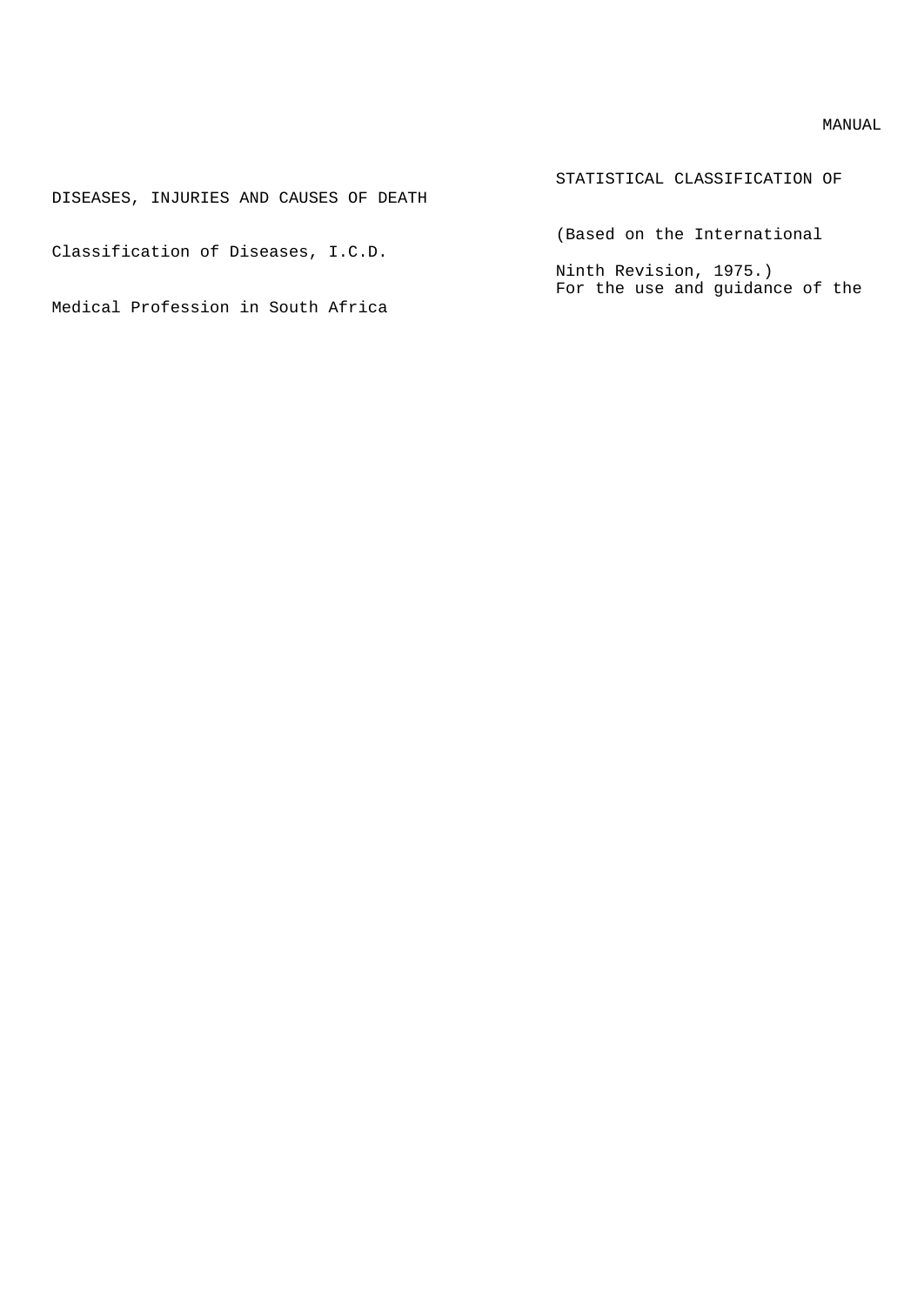| MANUAL: | STATISTICAL CLASSIFICATION OF DISEASES,<br>INJURIES AND CAUSES OF DEATH |
|---------|-------------------------------------------------------------------------|
| Page    | Contents                                                                |
|         | Detailed classification<br>Basic tabulation list                        |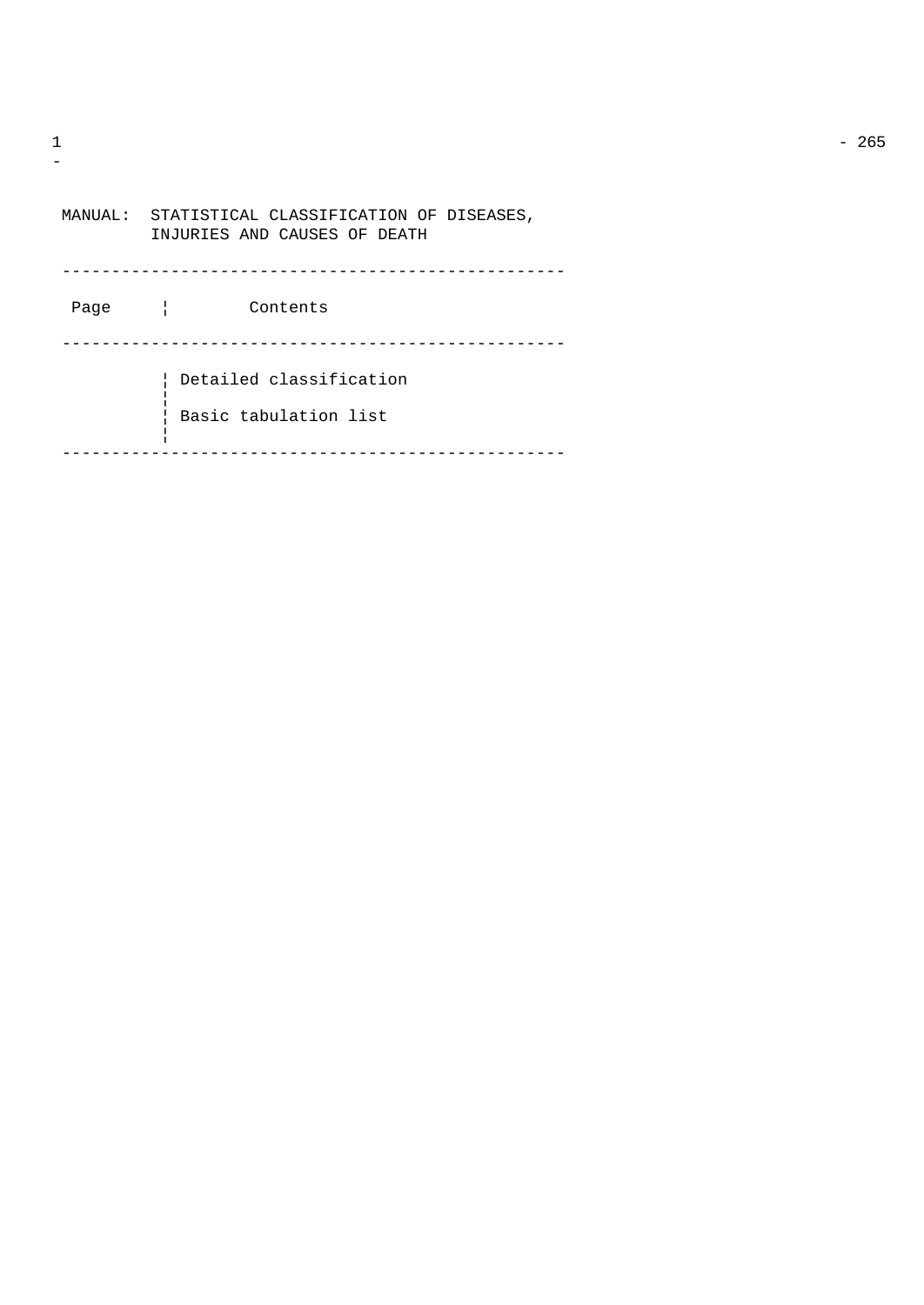## DETAILED CLASSIFICATION

I INFECTIOUS AND PARASITIC DISEASES

- Including: Diseases, generally recognized as communicable or transmissible.
- Excluding: Acute respiratory infections (460-466) Influenza (480-487) Certain localized infections

Intestinal infectious diseases (001-009)

Cholera

- Typhoid and Paratyphoid fevers
- Other Salmonella infections
- Shigellosis
- Other food poisoning (bacterial)
- Amoebiasis
- Other protozoal intestinal diseases
- Intestinal infections due to other organisms
- Ill-defined intestinal infections

Tuberculosis (010-018)

- Primary tuberculous infection Pulmonary tuberculosis Other respiratory tuberculosis Tuberculosis of meninges and central nervous system Tuberculosis of intestines, peritoneum and mesenteric glands Tuberculosis of bones and joints Tuberculosis of genito-urinary system Tuberculosis of other organs Miliary tuberculosis Zoonotic bacterial diseases (020-027)
- Plague Tularaemia Anthrax Brucellosis Glanders Melioidosis Rat-bite fever Other zoonotic bacterial diseases

 $1 - 266$ 

-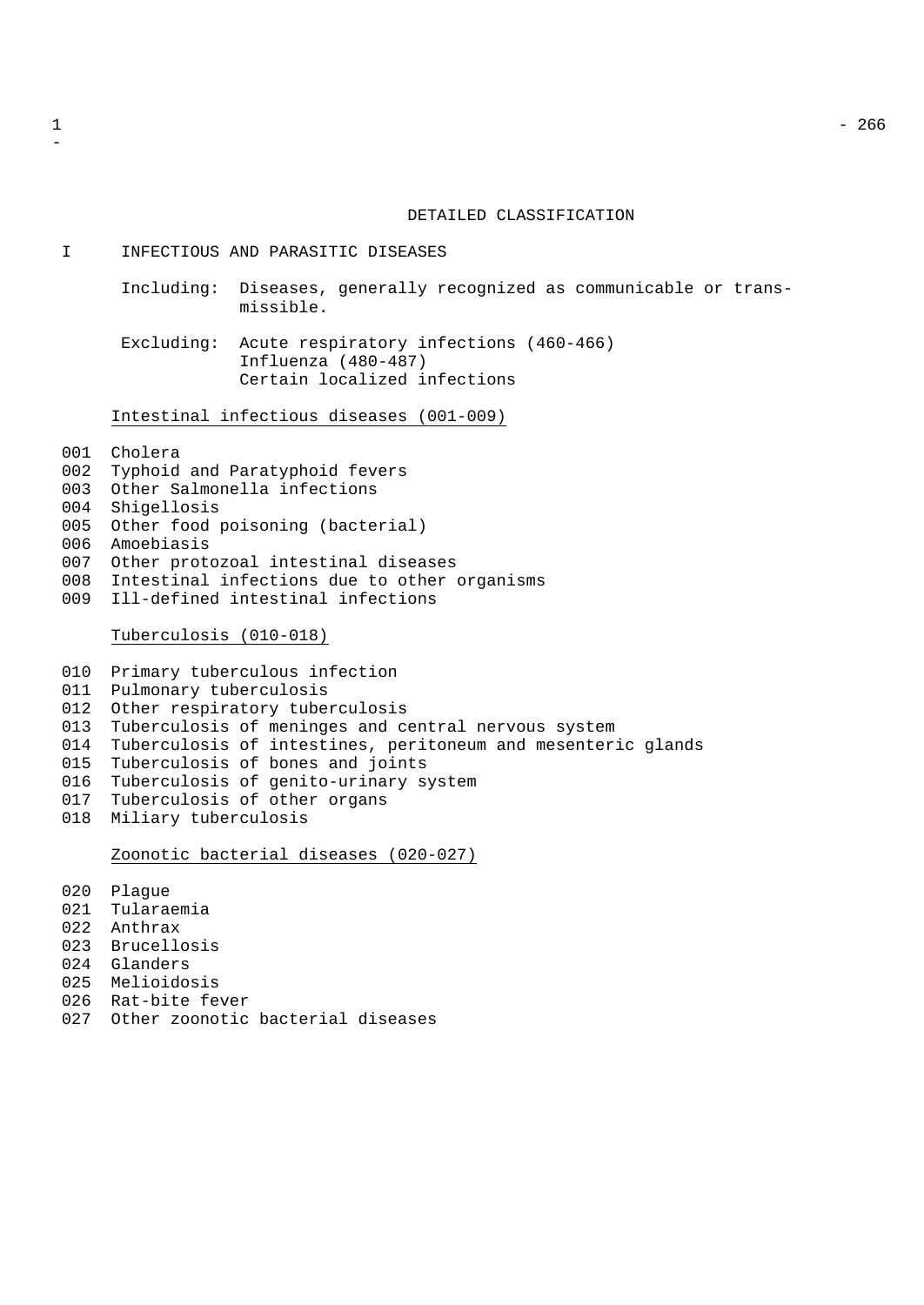- 267 - Other bacterial diseases (020-041)

- Leprosy
- Diseases due to other mycobacteria
- Diphtheria
- Whooping cough
- Streptococcal sore throat and scarlatina
- Erysipelas
- Meningococcal infections
- Tetanus
- Septicaemia
- Actinomycotic infection
- Other bacterial diseases
- Bacterial infection in conditions classified elsewhere and of unspecified site

Poliomyelitis and other non-arthropod-borne viral diseases of central nervous system (045-049)

- Acute poliomyelitis
- Slow virus infection of the central nervous system
- Meningitis due to enterovirus
- 048 Other enterovirus diseases of the central nervous system
- Other non-arthropod-borne viral diseases of the central nervous system

Viral diseases accompanied by exanthem (050-057)

- Smallpox
- Cowpox and paravaccinia
- Chickenpox
- Herpes zoster
- Herpes simplex
- Measles
- Rubella
- Other viral exanthemata

Arthropod-borne viral diseases (060-066)

- Yellow fever
- Dengue
- Mosquito-borne viral encephalitis
- Tick-borne viral encephalitis
- Viral encephalitis transmitted by other and unspecified arthropods
- Arthropod-borne haemorrhagic fever
- Other arthropod-borne viral diseases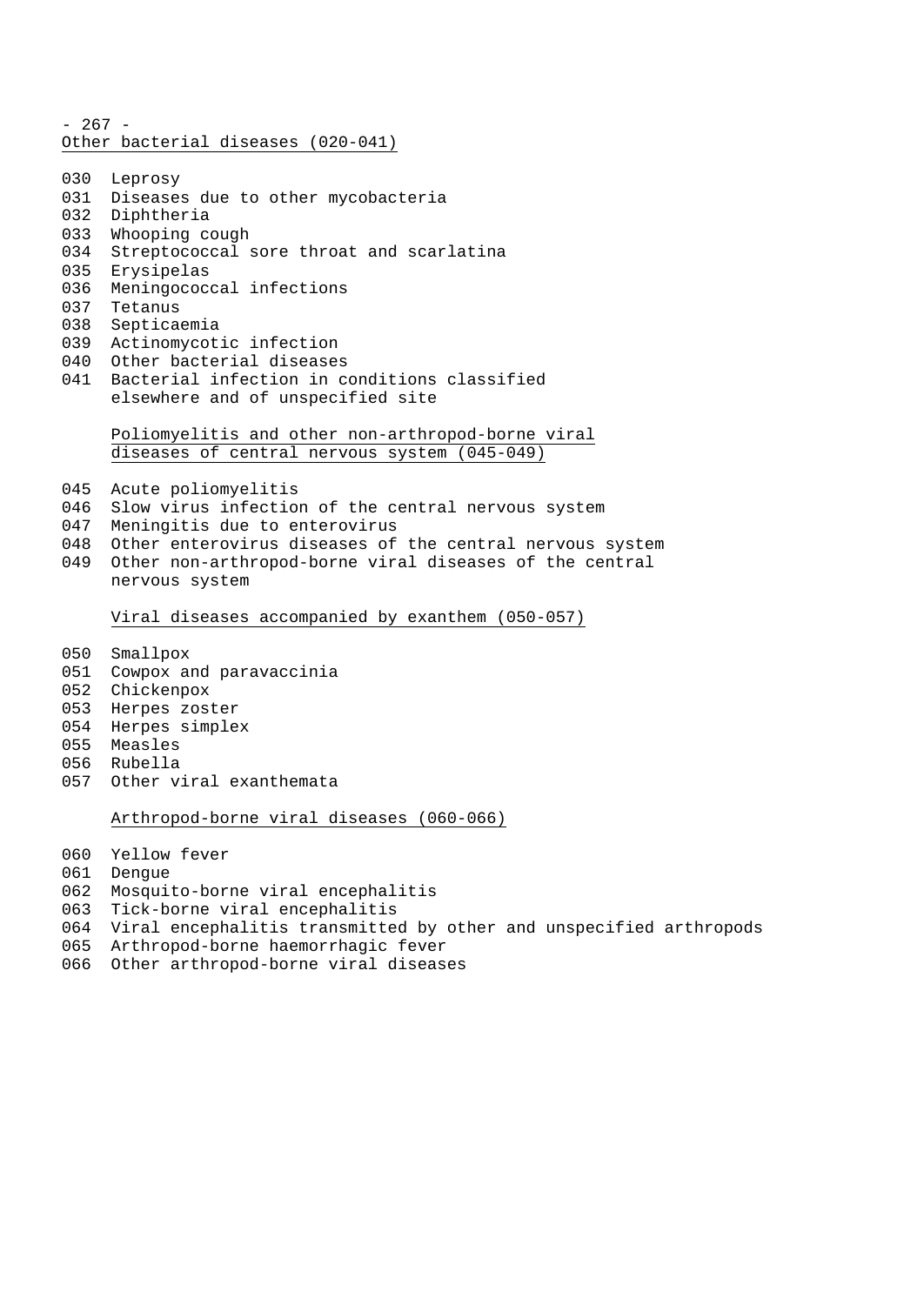| - 268 - |  |                     |  |  |  |  |                                                        |  |  |
|---------|--|---------------------|--|--|--|--|--------------------------------------------------------|--|--|
|         |  |                     |  |  |  |  | Other diseases due to viruses and Chlamydiae (070-079) |  |  |
|         |  |                     |  |  |  |  |                                                        |  |  |
|         |  | 070 Viral hepatitis |  |  |  |  |                                                        |  |  |

- Rabies
- Mumps
- Ornithosis
- Specific diseases due to Coxsackie virus
- Infectious mononucleosis
- Trachoma
- Other diseases of conjunctiva due to viruses and Chlamydiae
- Other diseases due to viruses and Chlamydiae
- Viral infection in conditions classified elsewhere and of unspecified site

Rickettsioses and other arthropod-borne diseases (080-088)

- Louse-borne (epidemic) typhus
- Other typhus
- Tick-borne rickettsioses
- Other rickettsioses
- Malaria
- Leishmaniasis
- Trypanosomiasis
- Relapsing fever
- Other arthropod-borne diseases

Syphilis and other venereal diseases (090-099)

 Congenital syphilis Early syphilis, symptomatic Early syphilis, latent Cardiovascular syphilis Neurosyphilis Other forms of late syphilis, with symptoms Late syphilis, latent Other and unspecified syphilis Gonococcal infections Other venereal diseases

# Other spirochaetal diseases (100-104)

- Leptospirosis
- Vincent's angina
- Yaws
- Pinta
- Other spirochaetal infection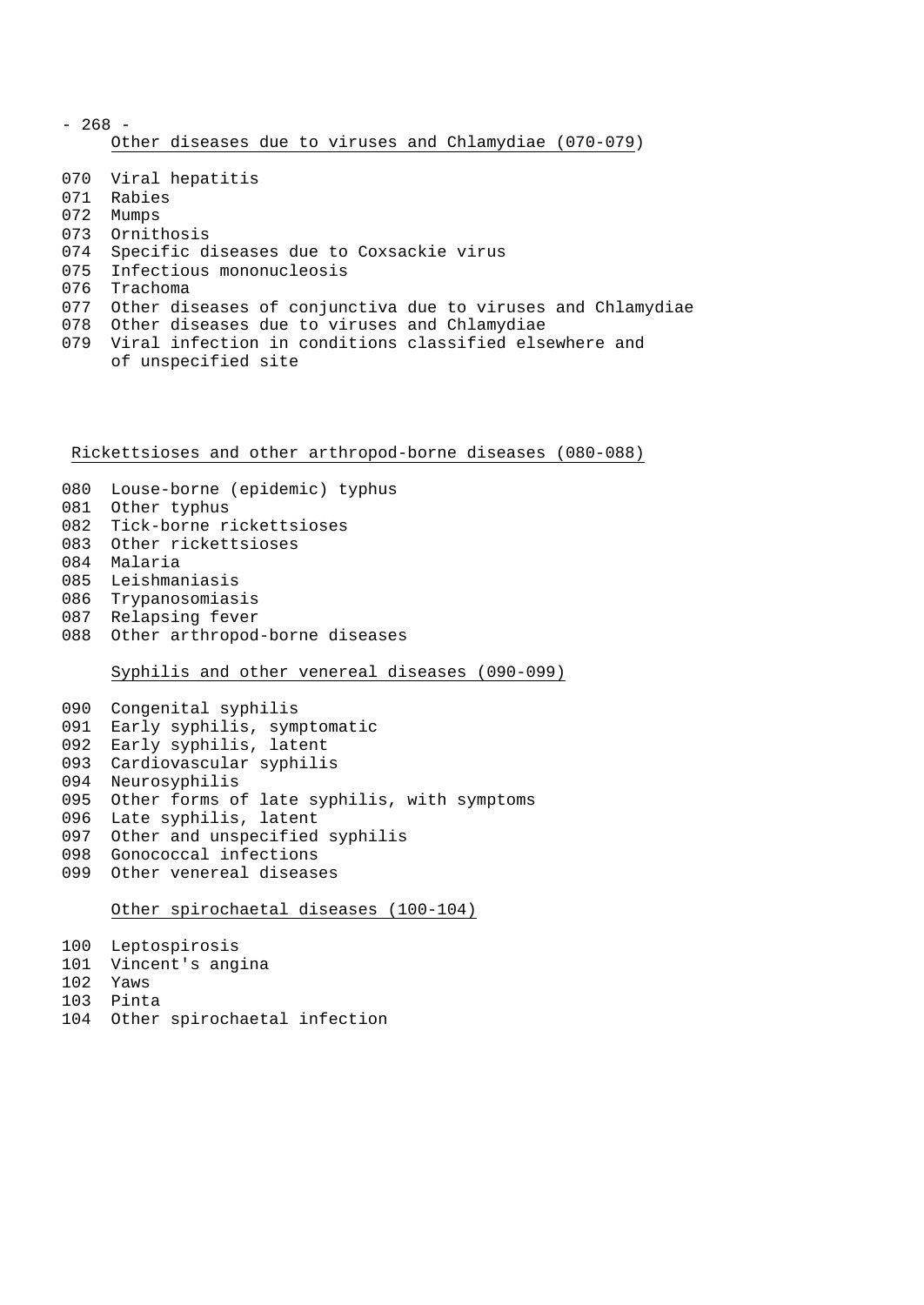- 269 -

## Mycoses (110-118)

- Dermatophytosis Dermatomycosis, other and unspecified
- Candidiases
- Coccidioidomycosis
- Histoplasmosis
- Blastomycotic infection
- Other mycoses
- Opportunistic mycoses

# Helminthiases (120-129)

- Schistosomiasis (bilharziasis)
- Other trematode infection
- Echinococcosis
- Other cestode infection
- Trichinosis
- Filarial infection and dracontiasis
- Ancylostomiasis and necatoriasis
- Other intestinal helminthiases
- Other and unspecified helminthiases
- Intestinal parasitism, unspecified

## Other infectious and parasitic diseases (130-136)

- Toxoplasmosis
- Trichomoniasis
- Pediculosis and phthirus infestation
- Acariasis
- Other infestation
- Sarcoidosis
- Other and unspecified infectious and parasitic diseases

Late effects of infectious and parasitic diseases (137-139)

- Late effects of tuberculosis
- Late effects of acute poliomyelitis
- Late effects of other infectious and parasitic diseases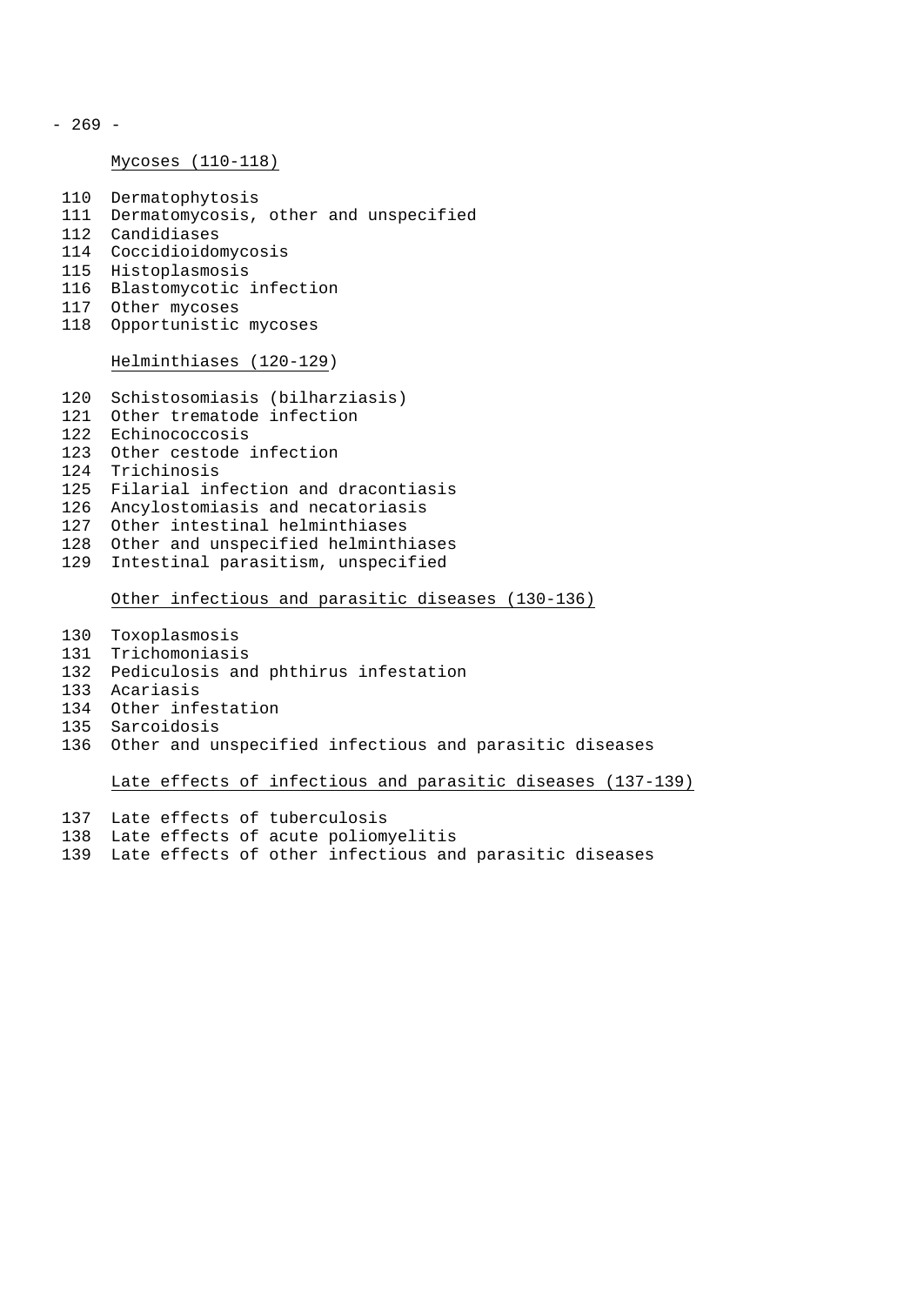- 270 -

II NEOPLASMS

# Malignant neoplasm of lip, oral cavity and pharynx (140-149)

```
140 Malignant neoplasm of lip
141 Malignant neoplasm of tongue
142 Malignant neoplasm of major salivary glands
143 Malignant neoplasm of gum
144 Malignant neoplasm of floor of mouth
145 Malignant neoplasm of other and unspecified parts of mouth
146 Malignant neoplasm of oropharynx
147 Malignant neoplasm of nasopharynx
148 Malignant neoplasm of hypopharynx
149 Malignant neoplasm of other and ill-defined sites within the lip,
    oral cavity and pharynx
```
Malignant neoplasm of digestive organs and peritoneum (150-159)

```
150 Malignant neoplasm of oesophagus
151 Malignant neoplasm of stomach
152 Malignant neoplasm of small intestine, including duodenum
153 Malignant neoplasm of colon
154 Malignant neoplasm of rectum, rectosigmoid junction and anus
155 Malignant neoplasm of liver and intrahepatic bile ducts
156 Malignant neoplasm of gall-bladder and extrahepatic bile ducts
157 Malignant neoplasm of pancreas
158 Malignant neoplasm of retroperitoneum and peritoneum
159 Malignant neoplasm of other and ill-defined sites within the
    digestive organs and peritoneum
    Malignant neoplasm of respiratory and intrathoracic organs(160-166)
160 Malignant neoplasm of nasal cavities, middle-ear and
    accessory sinuses
161 Malignant neoplasm of larynx
162 Malignant neoplasm of bronchus and lung
```

```
163 Malignant neoplasm of pleura
```

```
164 Malignant neoplasm of thymus, heart and mediastinum
```

```
165 Malignant neoplasm of other and ill-defined sites within the
```

```
respiratory system and intrathoracic organs
```

```
166 Malignant neoplasm of trachea
```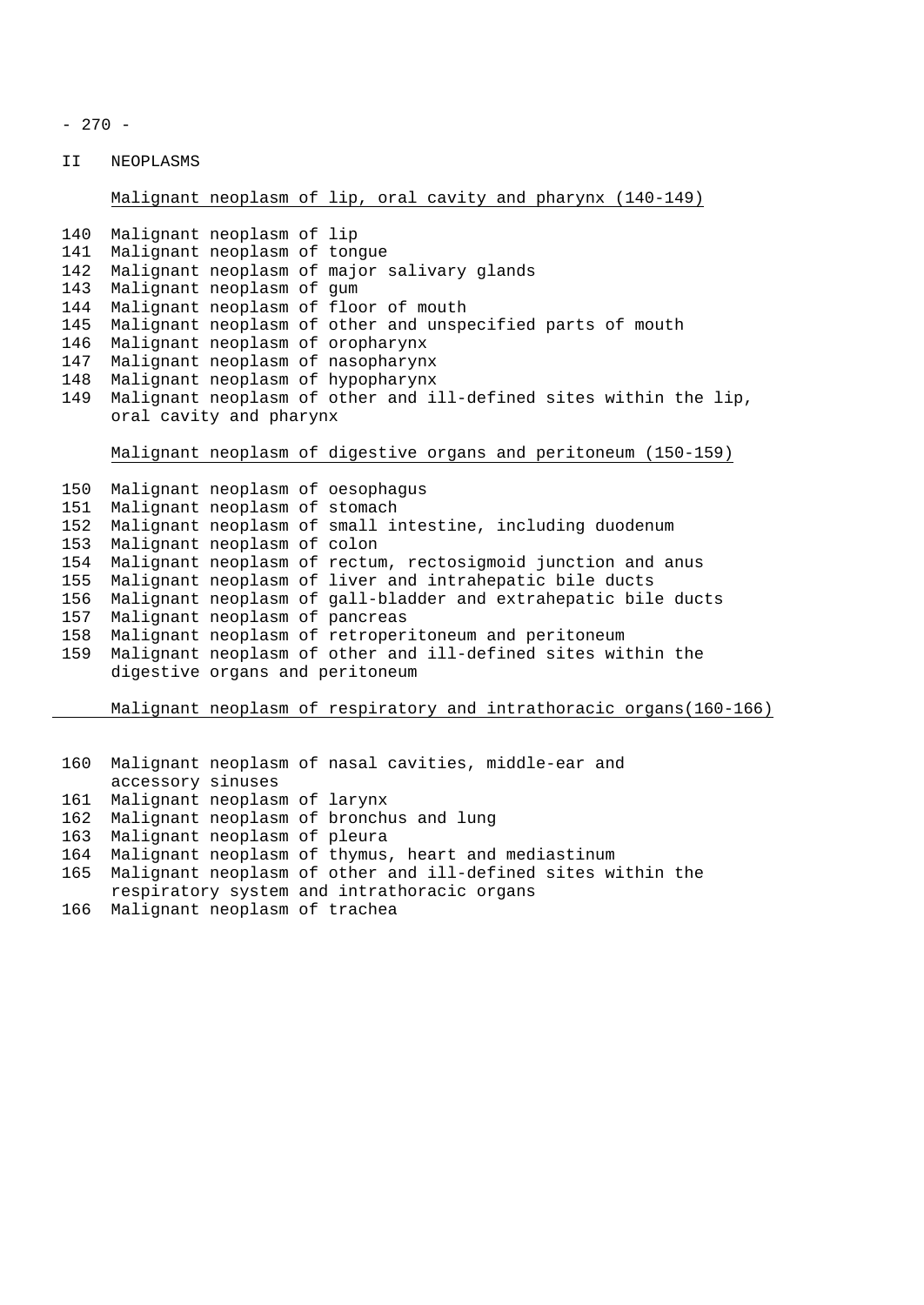- 271 -

```
Malignant neoplasm of bone, connective tissue, skin and breast
170-175)
```

| 170 Malignant neoplasm of bone and articular cartilage     |
|------------------------------------------------------------|
| 171 Malignant neoplasm of connective and other soft tissue |
| 172 Malignant melanoma of skin                             |
| 173 Other malignant neoplasm of skin                       |
| 174 Malignant neoplasm of female breast                    |
| 175 Malignant neoplasm of male breast                      |
|                                                            |

# Malignant neoplasm of genito-urinary organs (179-189)

| 179 |                                | Malignant neoplasm of uterus, part unspecified                    |
|-----|--------------------------------|-------------------------------------------------------------------|
| 180 |                                | Malignant neoplasm of cervix uteri                                |
| 181 | Malignant neoplasm of placenta |                                                                   |
| 182 |                                | Malignant neoplasm of body of uterus                              |
| 183 |                                | Malignant neoplasm of ovary and other uterine adnexa              |
| 184 |                                | Malignant neoplasm of other and unspecified female genital organs |
| 185 | Malignant neoplasm of prostate |                                                                   |
| 186 | Malignant neoplasm of testis   |                                                                   |
| 187 |                                | Malignant neoplasm of penis and other male genital organs         |
| 188 | Malignant neoplasm of bladder  |                                                                   |
| 189 |                                | Malignant neoplasm of kidney and other unspecified urinary organs |

# Malignant neoplasm of other and unspecified sites (190-199)

```
190 Malignant neoplasm of eye
191 Malignant neoplasm of brain
192 Malignant neoplasm of other and unspecified parts of nervous system
193 Malignant neoplasm of thyroid gland
194 Malignant neoplasm of other endocrine glands and related structures
195 Malignant neoplasm of other and ill-defined sites
196 Secondary and unspecified malignant neoplasm of lymph nodes
197 Secondary malignant neoplasm of respiratory and digestive systems
198 Secondary malignant neoplasm of other specified sites
199 Malignant neoplasm without specification of site
    Malignant neoplasm of lymphatic and haematopoietic tissue (200-208)
```
 Lymphosarcoma and reticulosarcoma Hodgkin's disease Other malignant neoplasm of lymphoid and histiocytictissue Multiple myeloma and immunoproliferative neoplasms Lymphoid leukaemia -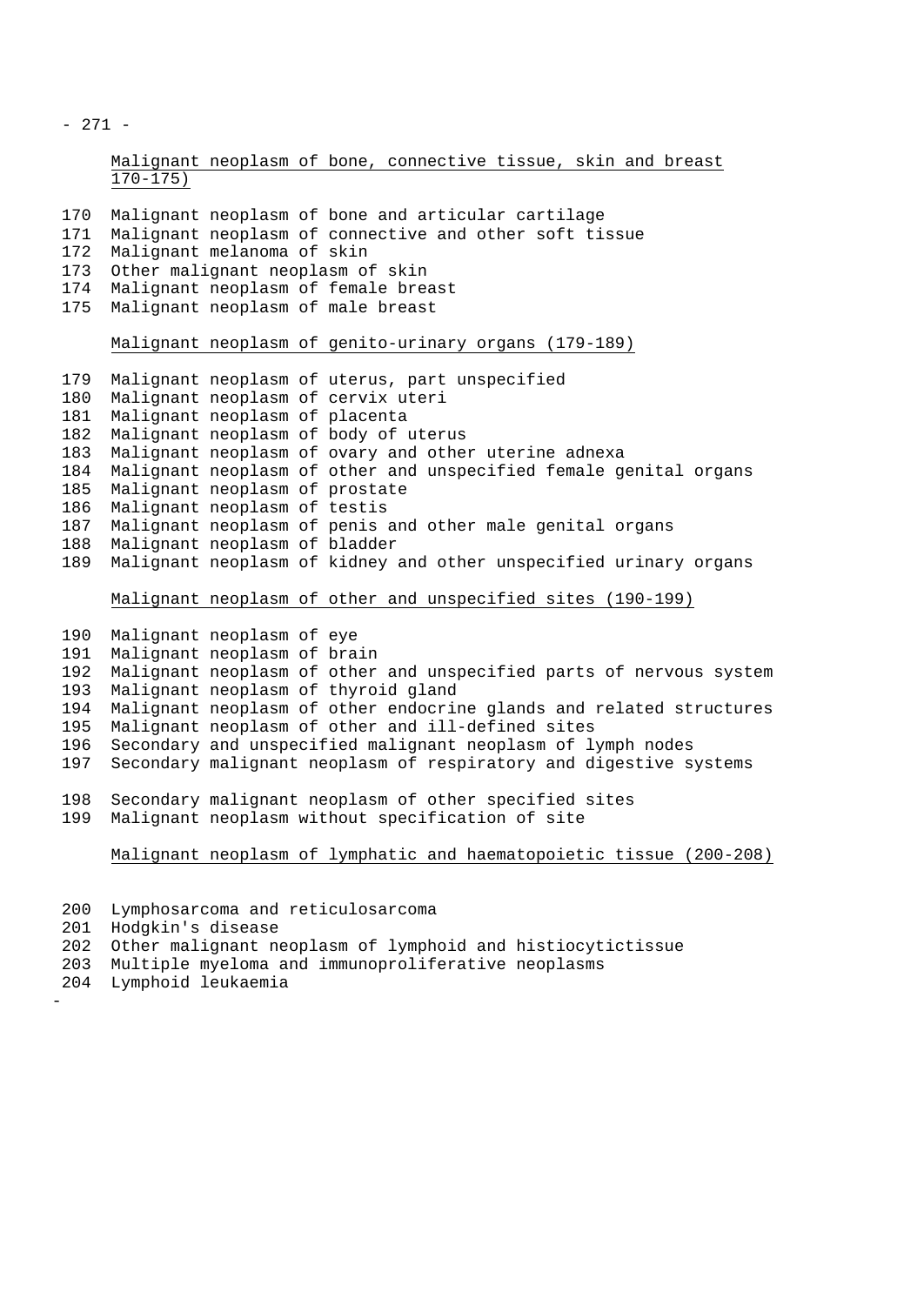- Myeloid leukaemia Monocytic leukaemia Other specified leukaemia Leukaemia of unspecified cell type Benign neoplasms (210-229) Benign neoplasm of lip, oral cavity and pharynx Benign neoplasm of other parts of digestive system Benign neoplasm of respiratory and intrathoracic organs Benign neoplasm of bone and articular cartilage Lipoma Other benign neoplasm of connective and other soft tissue Benign neoplasm of skin Benign neoplasm of breast Uterine leiomyoma Other benign neoplasm of uterus Benign neoplasm of ovary Benign neoplasm of other female genital organs Benign neoplasm of male genital organs Benign neoplasm of kidney and other urinary organs Benign neoplasm of eye Benign neoplasm of brain and other parts of nervous system Benign neoplasm of thyroid gland Benign neoplasm of other endocrine glands and related structures Haemangioma and lymphangioma, any site Benign neoplasm of other and unspecified sites

Carcinoma in situ (230-234)

 Carcinoma in situ of digestive organs Carcinoma in situ of respiratory system Carcinoma in situ of skin Carcinoma in situ of breast and genito-urinary system Carcinoma in situ of other and unspecified sites

Neoplasms of uncertain behaviour (235-238)

Neoplasm of uncertain behaviour of digestive and respiratory systems

- Neoplasm of uncertain behaviour of genito-urinary organs
- Neoplasm of uncertain behaviour of endocrine glands and nervous system
- Neoplasm of uncertain behaviour of other and unspecified sites and tissues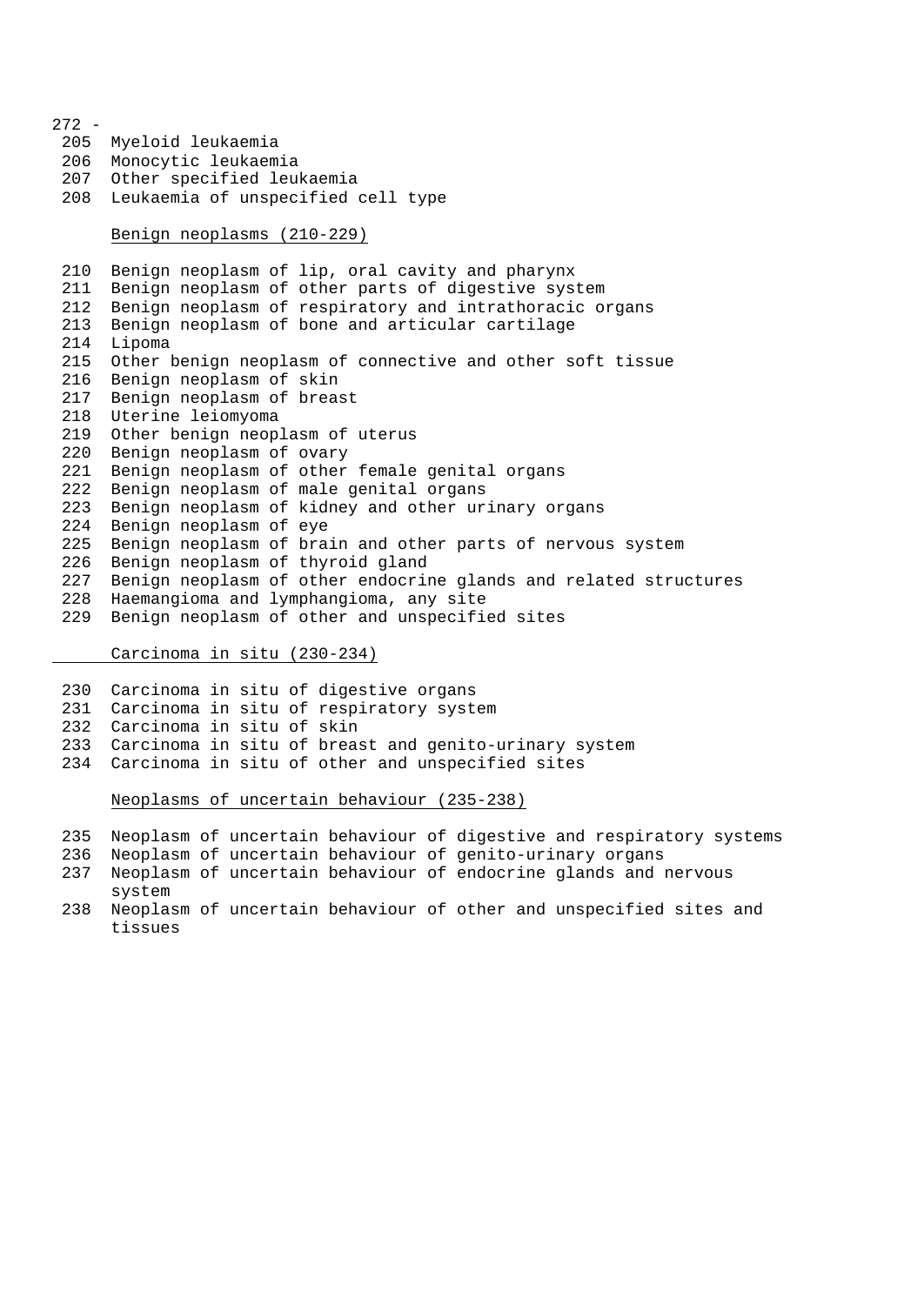- 273 -

Neoplasm of unspecified nature (239)

- Neoplasm of unspecified nature
- III ENDOCRINE, NUTRITIONAL AND METABOLIC DISEASES AND IMMUNITY DISORDERS

Disorders of thyroid gland (240-246)

- Simple and unspecified goitre
- Non-toxic nodular goitre
- Thyrotoxicosis with or without goitre
- Congenital hypothyroidism
- Acquired hypothyroidism
- Thyroiditis
- Other disorders of thyroid

Diseases of other endocrine glands (250-259)

- Diabetes mellitus
- Other disorders of pancreatic internal secretion
- Disorders of parathyroid gland
- Disorders of the pituitary gland and its hypothalamic control
- Diseases of thymus gland
- Disorders of adrenal glands
- Ovarian dysfunction
- Testicular dysfunction
- Polyglandular dysfunction and related disorders
- Other endocrine disorders

Nutritional deficiencies (260-269)

- Kwashiorkor
- Nutritional marasmus
- Other severe protein-calorie malnutrition
- Other and unspecified protein-calorie malnutrition
- Vitamin A deficiency
- Thiamine and niacin deficiency states
- Deficiency of B-complex components
- Ascorbic acid deficiency
- Vitamin D deficiency
- Other nutritional deficiencies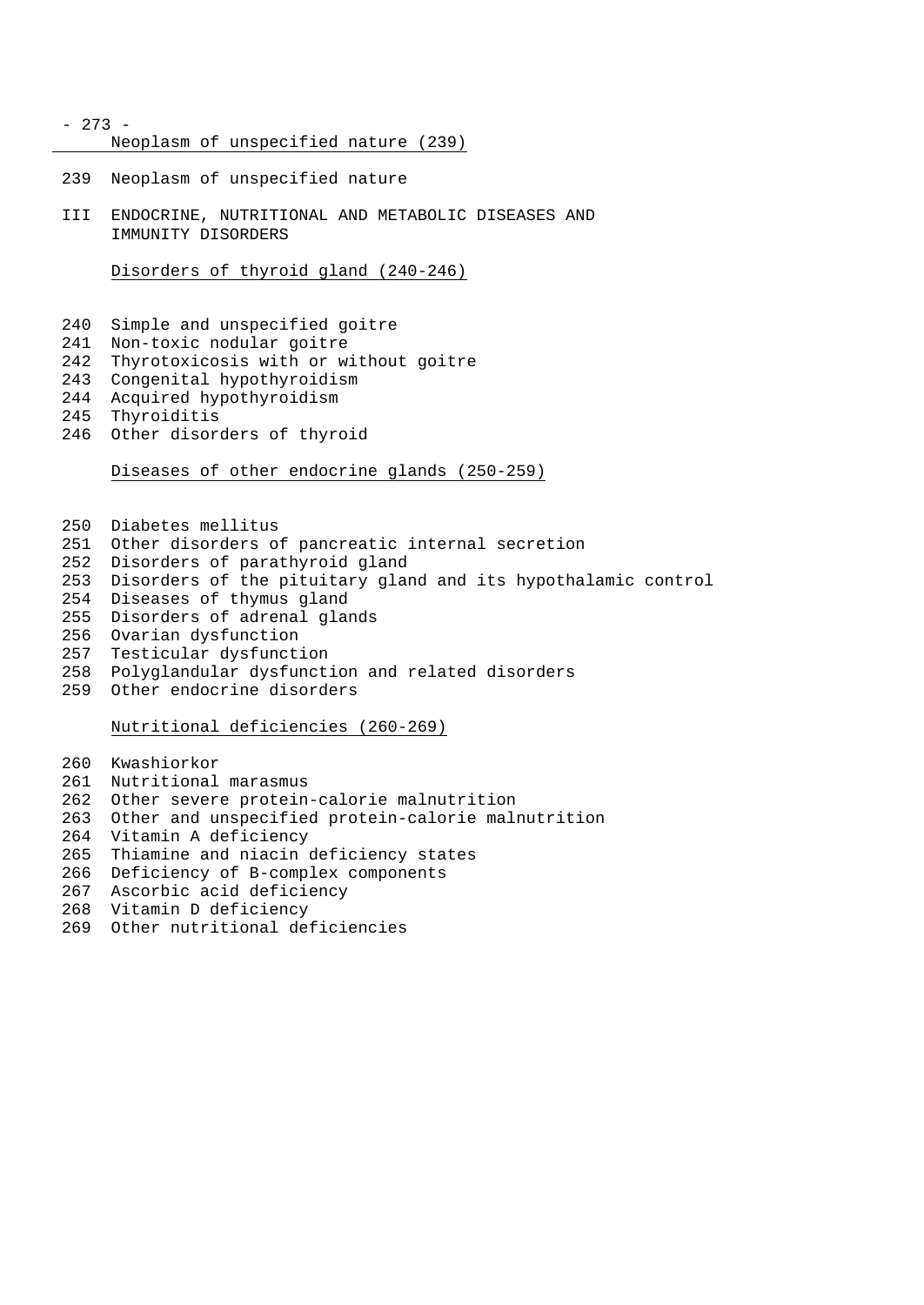- 274 -

Other metabolic disorders and immunity disorders (209 and 270-279)

```
209 Acquired immunity deficiency syndrome (Aids)
270 Disorders of amino-acid transport and metabolism
271 Disorders of carbohydrate transport and metabolism
272 Disorders of lipoid metabolism
273 Disorders of plasma protein metabolism<br>274 Gout
    Gout
275 Disorders of mineral metabolism
276 Disorders of fluid, electrolyte and acidbase balance
277 Other and unspecified disorders of metabolism
278 Obesity and other hyperalimentation
279 Disorders involving the immune mechanism
IV DISEASES OF BLOOD AND BLOOD-FORMING ORGANS
     Diseases of blood and blood-forming organs (280-289)
280 Iron deficiency anaemias
281 Other deficiency anaemias
282 Hereditary haemolytic anaemias
283 Acquired haemolytic anaemias
284 Aplastic anaemia
285 Other and unspecified anaemias
286 Coagulation defects
287 Purpura and other haemorrhagic conditions
288 Diseases of white blood cells
289 Other diseases of blood and blood-forming organs
V MENTAL DISORDERS
```
Organic psychotic conditions (290-294)

- Senile and presenile organic psychotic conditions
- Alcoholic psychoses
- Drug psychoses
- Transient organic psychotic conditions
- Other organic psychotic conditions (chronic)

Other psychoses (295-299)

- Schizophrenic psychoses
- Affective psychoses
- Paranoid states
- Other non-organic psychoses
- Psychoses with origin specific to childhood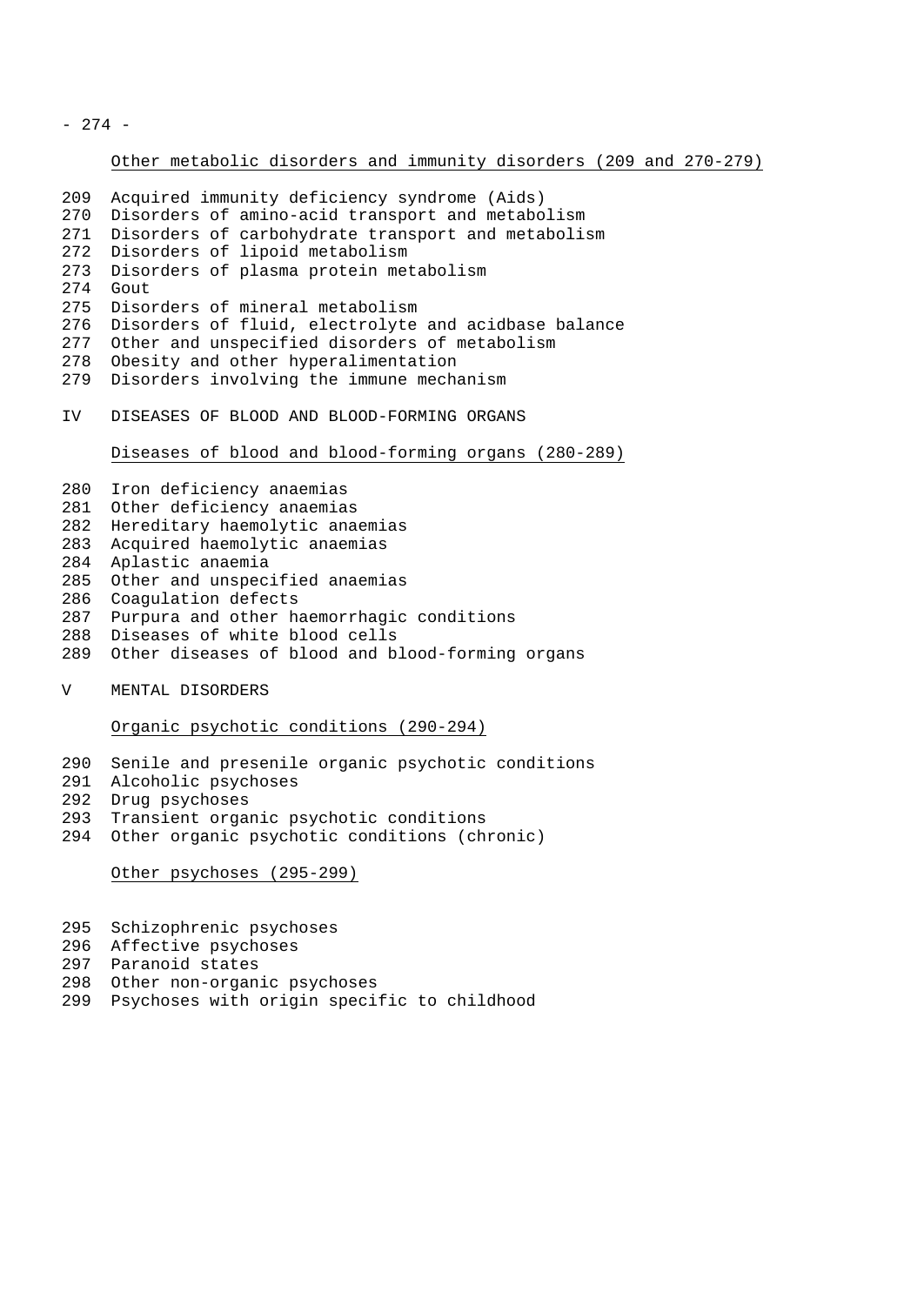# Neurotic disorders, personality disorders and other non-psychotic mental disorders (300-316 and 327)

- Neurotic disorders
- Personality disorders
- Sexual deviations and disorders
- Alcohol dependence syndrome
- Drug dependence
- Non-dependent abuse of drugs
- Physiological malfunction arising from mental factors
- Special symptoms or syndromes, not elsewhere classified
- Acute reaction to stress
- Adjustment reaction
- Specific non-psychotic mental disorders following organic brain damage
- Depressive disorders, not elsewhere classified
- Disturbance of conduct, not elsewhere classified
- Disturbance of emotions specific to childhood and adolescence
- Hyperkinetic syndrome of childhood
- Specific delays in development
- Psychic factors associated with diseases classified elsewhere
- Anorexia Nervosa

## Mental retardation (317-319)

- Mild mental retardation
- Other specified mental retardation
- Unspecified mental retardation
- VI DISEASES OF THE NERVOUS SYSTEM AND SENSE ORGANS

# Inflammatory diseases of the central nervous system (320-326)

- Bacterial meningitis
- Meningitis due to other organisms
- Meningitis of unspecified cause
- Encephalitis, myelitis and encephalomyelitis
- Intracranial and intraspinal abscess
- Phlebitis and thrombophlebitis of intracranial venous sinuses
- Late effects of intracranial abscess or pyogenic infection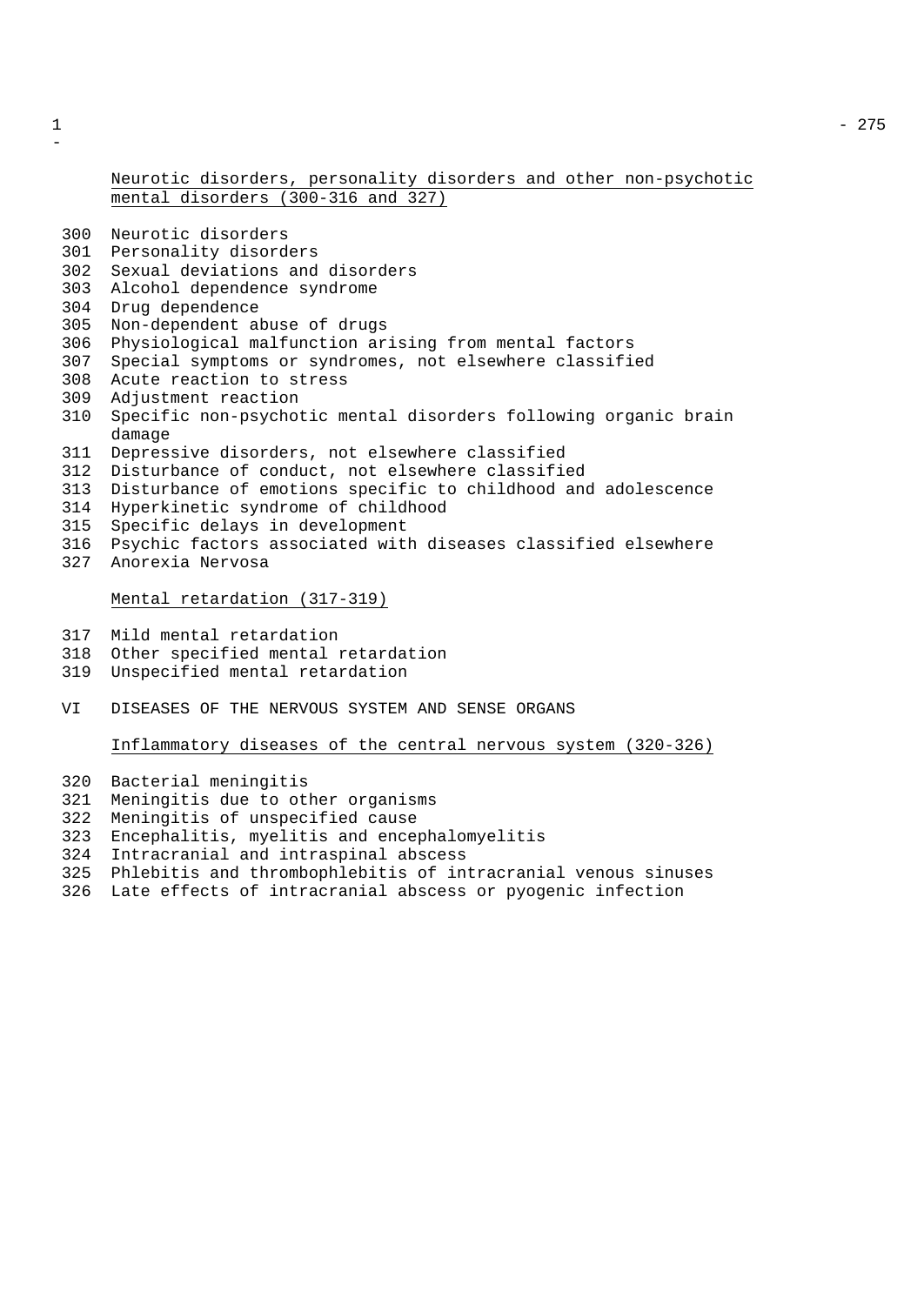- 276 Hereditary and degenerative diseases of the central nervous system (330-337)
- Cerebral degenerations usually manifest in childhood
- Other cerebral degenerations
- Parkinson's disease
- Other extrapyramidal diseases and abnormal movement disorders
- Spinocerebellar disease
- Anterior horn cell disease
- Other diseases of spinal cord
- Disorders of the autonomic nervous system

# Other disorders of the central nervous system (340-349)

- Multiple sclerosis
- Other demyelinating diseases of central nervous system
- Hemiplegia
- Infantile cerebral palsy
- Other paralytic syndromes
- Epilepsy
- Migraine
- Cataplexy and narcolepsy
- Other conditions of brain
- Other and unspecified disorders of the nervous system

## Disorders of the peripheral nervous system (350-359)

- Trigeminal nerve disorders
- Facial nerve disorders
- Disorders of other cranial nerves
- Nerve root and plexus disorders
- Mononeuritis of upper limb and mononeuritis multiplex
- Mononeuritis of lower limb
- Hereditary and idiopathic peripheral neuropathy
- Inflammatory and toxic neuropathy
- Myoneural disorders
- Muscular dystrophies and other myopathies

Disorders of the eye and adnexa (360-379)

- Disorders of the globe
- Retinal detachments and defects
- Other retinal disorders
- Chorioretinal inflammations and scars and other disorders of the choroid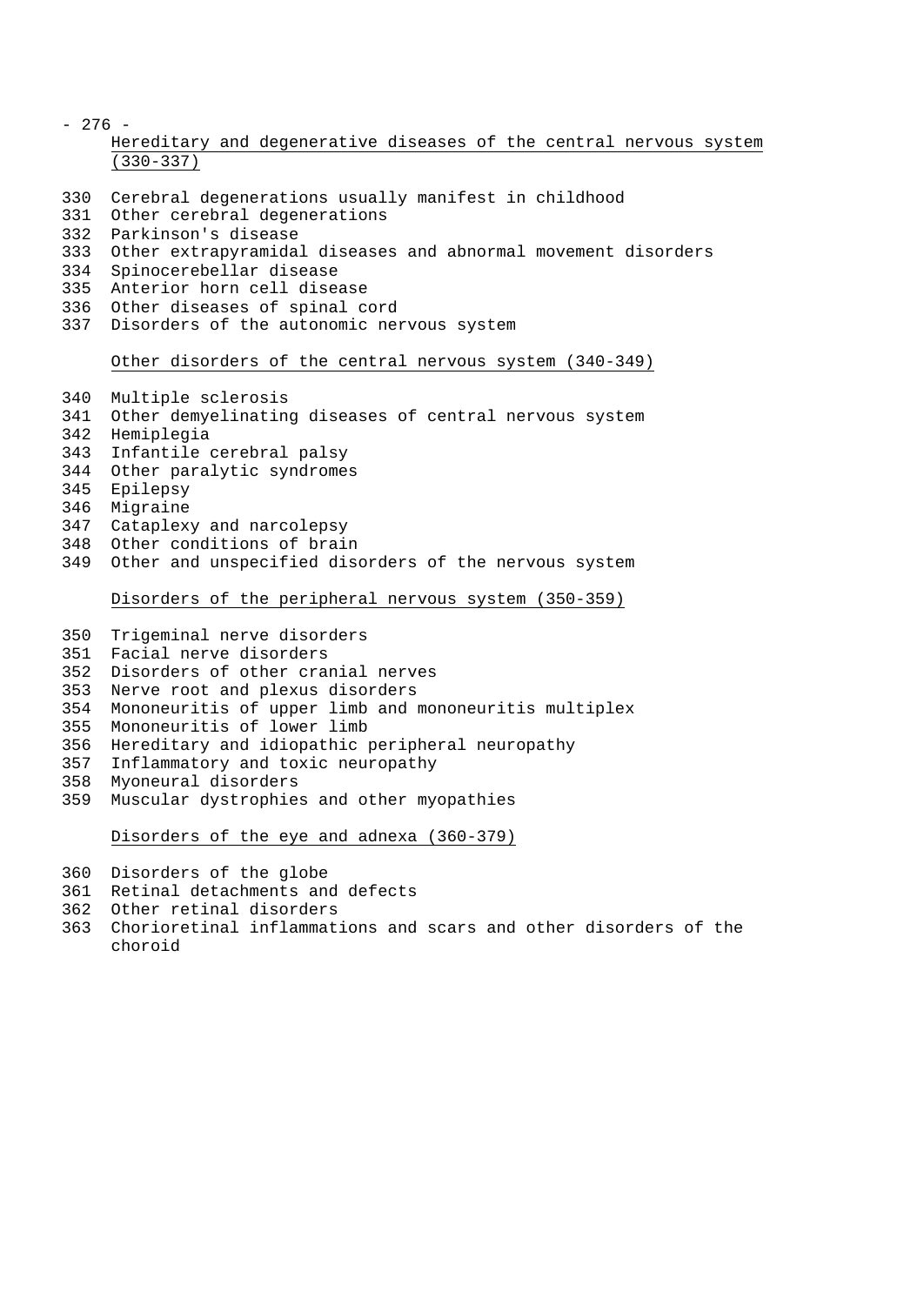- 277 - Disorders of iris and ciliary body Glaucoma Cataract Disorders of refraction and accommodation Visual disturbances Blindness and low vision Keratitis Corneal opacity and other disorders of the cornea Disorders of the conjunctiva Inflammation of the eyelids Other disorders of eyelids Disorders of lacrimal system Disorders of the orbit Disorders of optic nerve and visual pathways Strabismus and other disorders of binocular eye movements Other disorders of eye Diseases of the ear and mastoid process (380-389)

 Disorders of external ear Non-suppurative otitis media and Eustachian tube disorders Suppurative and unspecified otitis media Mastoiditis and related conditions Other disorders of tympanic membrane Other disorders of middle ear and mastoid Vertiginous syndromes and other disorders of vestibular system Otosclerosis Other disorders of ear Deafness VII DISEASES OF THE CIRCULATORY SYSTEM

Rheumatic fever without mention of heart involvement

- Rheumatic fever with heart involvement
- Rheumatic chorea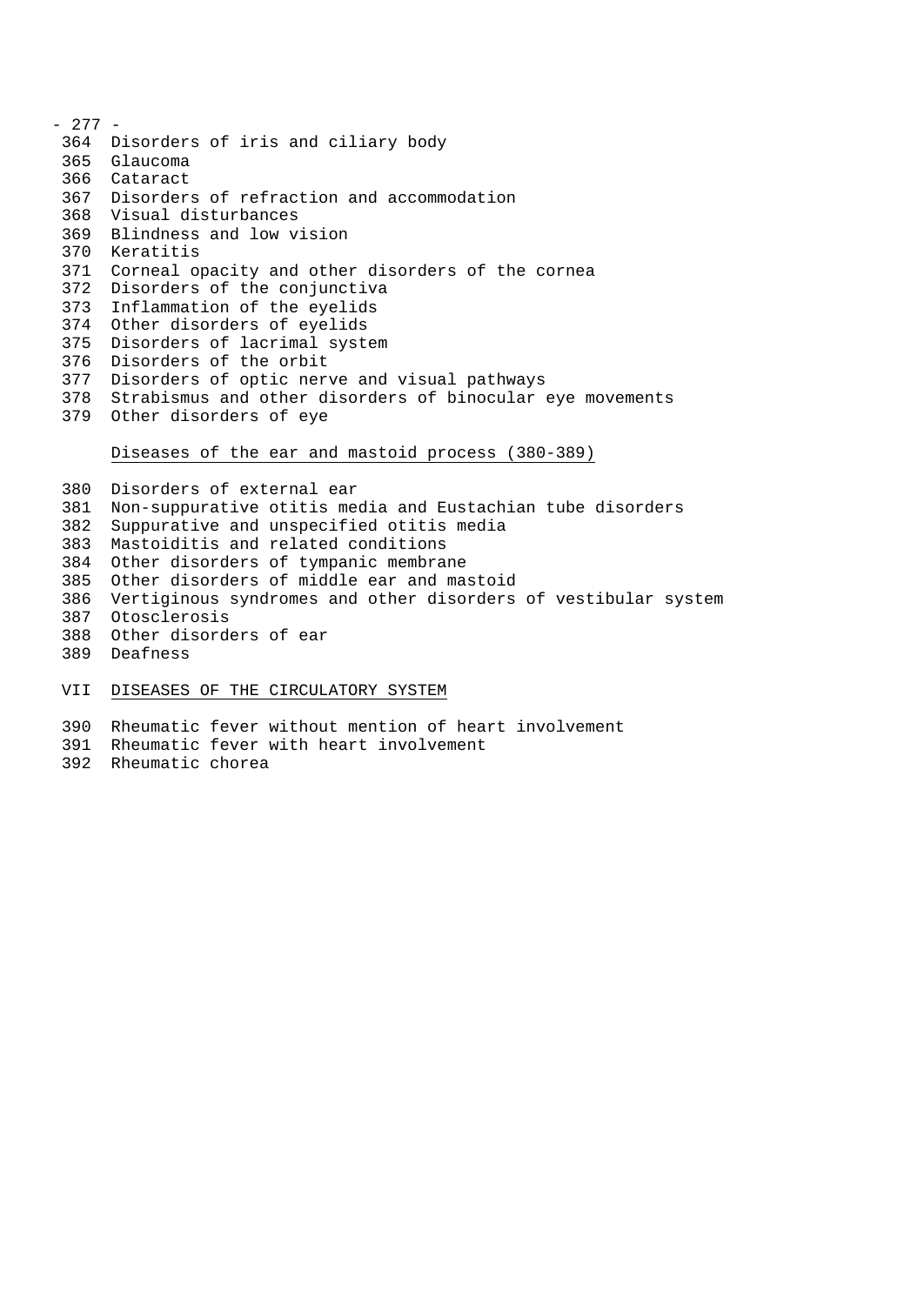- 278 -

## Chronic rheumatic heart disease (393-398)

- Chronic rheumatic pericarditis
- Diseases of mitral valve
- Diseases of aortic valve
- Diseases of mitral and aortic valve
- Diseases of other endocardial structures
- Other rheumatic heart disease

#### Hypertensive disease (401-405)

- Essential hypertension
- Hypertensive heart disease
- Hypertensive renal disease
- Hypertensive heart and renal disease
- Secondary hypertension

# Ischaemic heart disease (410-414)

- Acute myocardial infarction
- Other acute and subacute form of ischaemic heart disease
- Old myocardial infarction
- Angina pectoris
- Other forms of chronic ischaemic heart disease

## Diseases of pulmonary circulation (415-417)

- Acute pulmonary heart disease
- Chronic pulmonary heart disease
- Other diseases of pulmonary circulation

Other forms of heart diseases (420-429)

Acute pericarditis

- Acute and subacute endocarditis
- Acute myocarditis
- Other diseases of pericardium
- Other diseases of endocardium
- Cardiomyopathy
- Conduction disorders
- Cardiac dysrhythmias
- Heart failure
- Ill-defined descriptions and complications of heart disease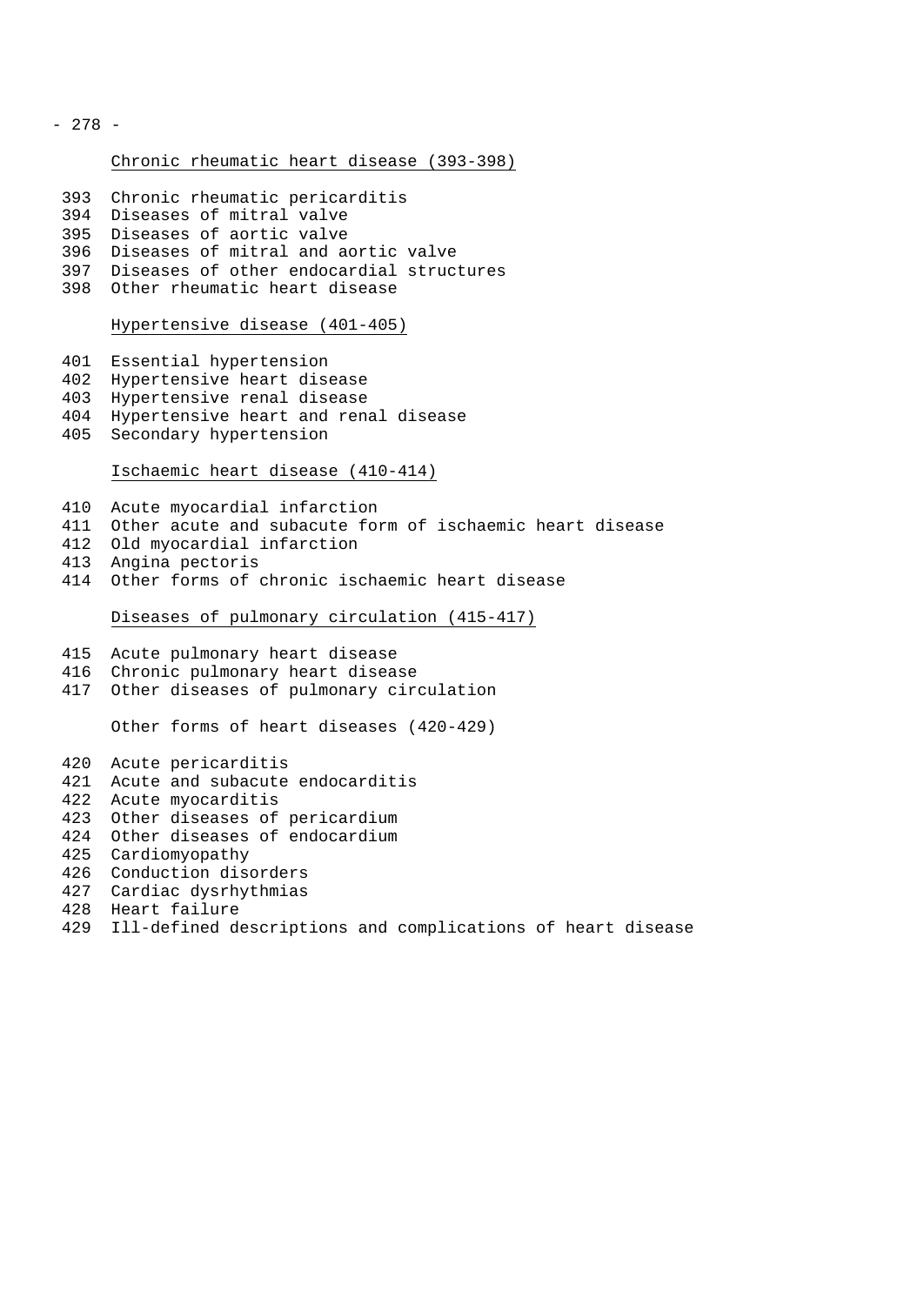- 279 - Cerebrovascular disease (430-438) Subarachnoid haemorrhage Intracerebral haemorrhage Other and unspecified intracranial haemorrhage Occlusion and stenosis of precerebral arteries Occlusion of cerebral arteries Transient cerebral ischaemia Acute but ill-defined cerebrovascular disease Other and ill-defined cerebrovascular disease Late effects of cerebrovascular disease Disease of arteries, arterioles and capillaries (440-448) Atherosclerosis Aortic aneurysm (not syphilitic) Other aneurysm Other peripheral vascular disease Arterial embolism and thrombosis Polyarteritis nodosa and allied conditions Other disorders of arteries and arterioles Diseases of capillaries Diseases of veins and lymphatics, and other diseases of circulatory system (451-459) Phlebitis and thrombophlebitis Portal vein thrombosis Other venous embolism and thrombosis Varicose veins of lower extremities Haemorrhoids Varicose veins of other sites Non-infective disorders of lymphatic channels Hypotension Other disorders of circulatory system VIII DISEASES OF THE RESPIRATORY SYSTEM Acute respiratory infections (460-466) Acute nasopharyngitis (common cold) Acute sinusitis Acute pharyngitis Acute tonsillitis

- Acute laryngitis and tracheitis
- Acute upper respiratory infections of multiple or unspecified sites
- Acute bronchitis and bronchiolitis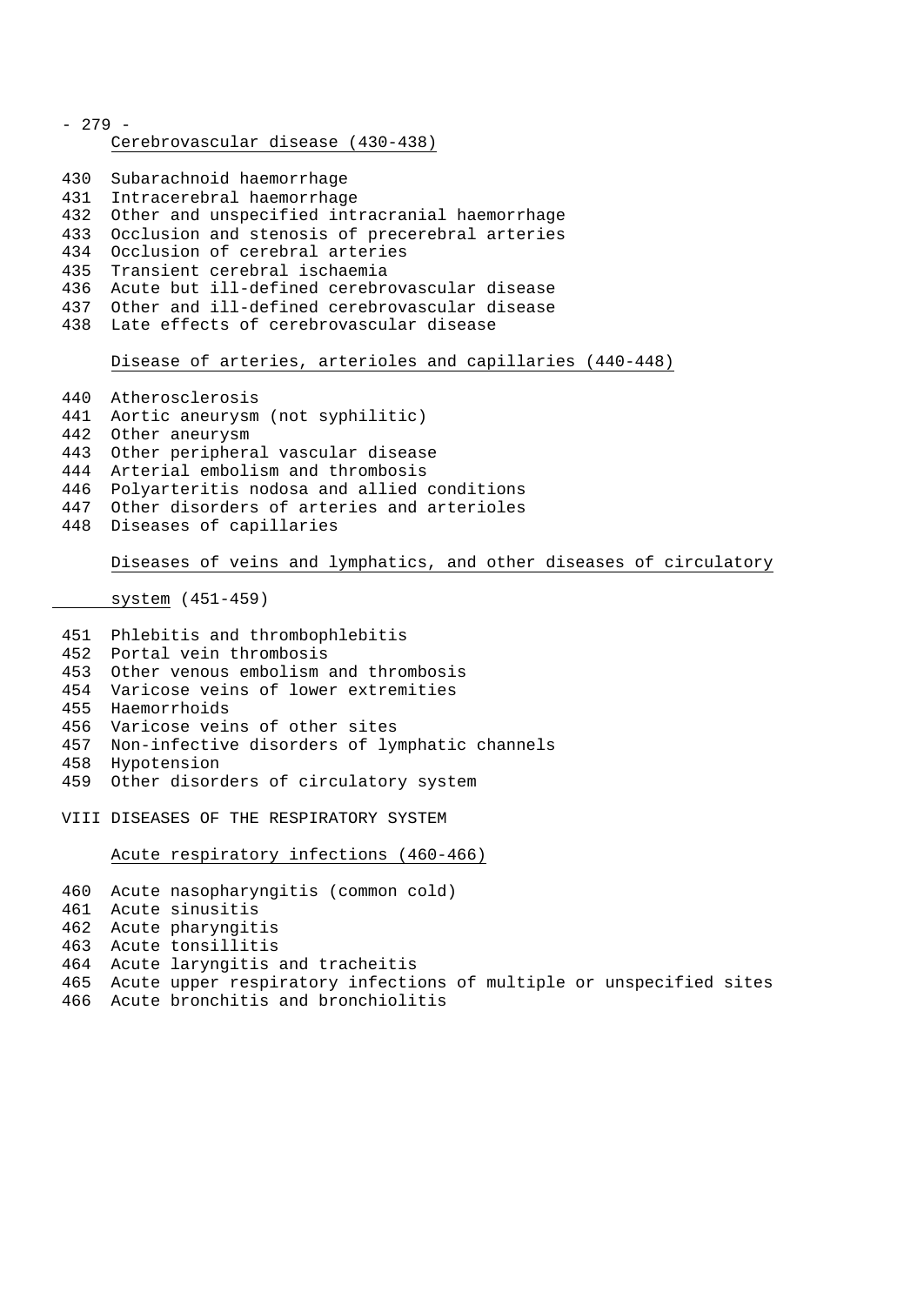$-280 -$ 

## Other diseases of upper respiratory tract (470-478)

- Deflected nasal septum Nasal polyps Chronic pharyngitis and nasopharyngitis Chronic sinusitis Chronic disease of tonsils and adenoids Peritonsillar abscess Chronic laryngitis and laryngotracheitis Allergic rhinitis Other diseases of upper respiratory tract Pneumonia and influenza (480-487) Viral pneumonia
- Pneumococcal pneumonia
- Other bacterial pneumonia
- Pneumonia due to other specified organism
- Pneumonia in infectious diseases classified elsewhere
- Bronchopneumonia, organism unspecified
- Pneumonia, organism unspecified
- Influenza

# Chronic obstructive pulmonary disease and allied conditions  $(490-496)$

- Bronchitis, not specified as acute or chronic
- Chronic bronchitis
- Emphysema
- Asthma
- Bronchiectasis
- Extrinsic allergic alveolitis
- Chronic airways obstruction, not elsewhere classified

Pneumoconioses and other lung diseases due to external agents (500-(500-509)

- Coalworkers' pneumoconiosis
- Asbestosis
- Pneumoconiosis due to other silica or silicates
- Pneumoconiosis due to other inorganic dust
- Pneumopathy due to inhalation of other dust
- Pneumoconiosis, unspecified
- Respiratory conditions due to chemical fumes and vapours
- Pneumonitis due to solids and liquids
- Respiratory conditions due to other and unspecified externalagents
- Mesothelioma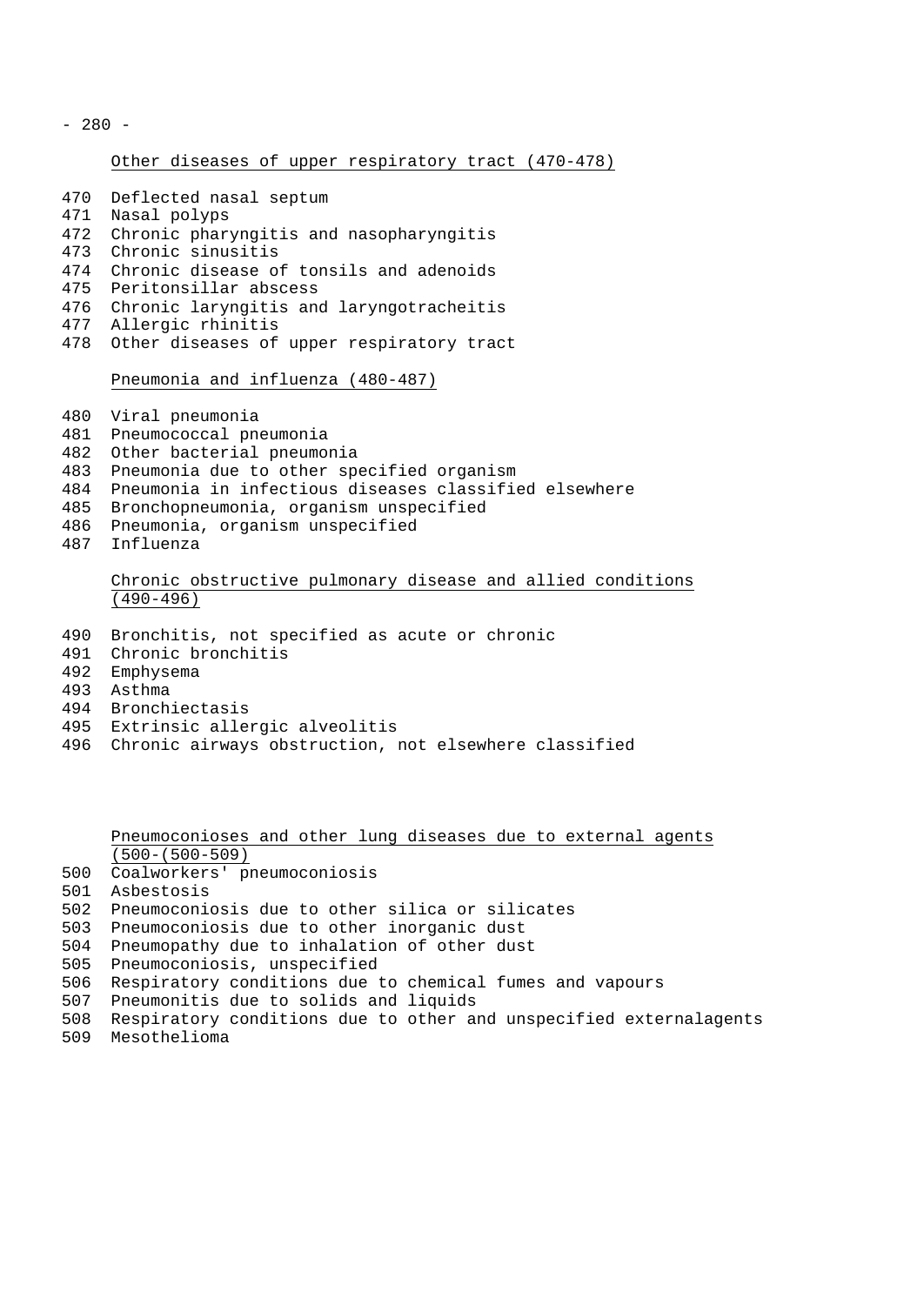- 281 -

# Other diseases of respiratory system (510-519)

 Empyema Pleurisy Pneumothorax Abscess of lung and mediastinum Pulmonary congestion and hypostasis Post-inflammatory pulmonary fibrosis Other alveolar and parieto-alveolar pneumopathy Lung involvement in conditions classified elsewhere Other diseases of lung Other diseases of respiratory system IX DISEASES OF THE DIGESTIVE SYSTEM Diseases of oral cavity, salivary glands and jaws (520-529) Disorders of tooth development and eruption Diseases of hard tissues of teeth Diseases of pulp and periapical tissues Gingival and periodontal diseases Dentofacial anomalies, including malocclusion Other diseases and conditions of the teeth and supporting structures Diseases of the jaws Diseases of the salivary glands Diseases of the oral soft tissues, excluding lesions specific for gingiva and tongue Diseases and other conditions of the tongue Diseases of oesophagus, stomach and duodenum (530-537) Diseases of oesophagus Gastric ulcer Ulcer of duodenum Peptic ulcer, site unspecified Gastrojejunal ulcer Gastritis and duodenitis Disorders of function of stomach Other disorders of stomach and duodenum Appendicitis (540-543) Acute appendicitis

Appendicitis, unqualified

- Other appendicitis
- Other diseases of appendix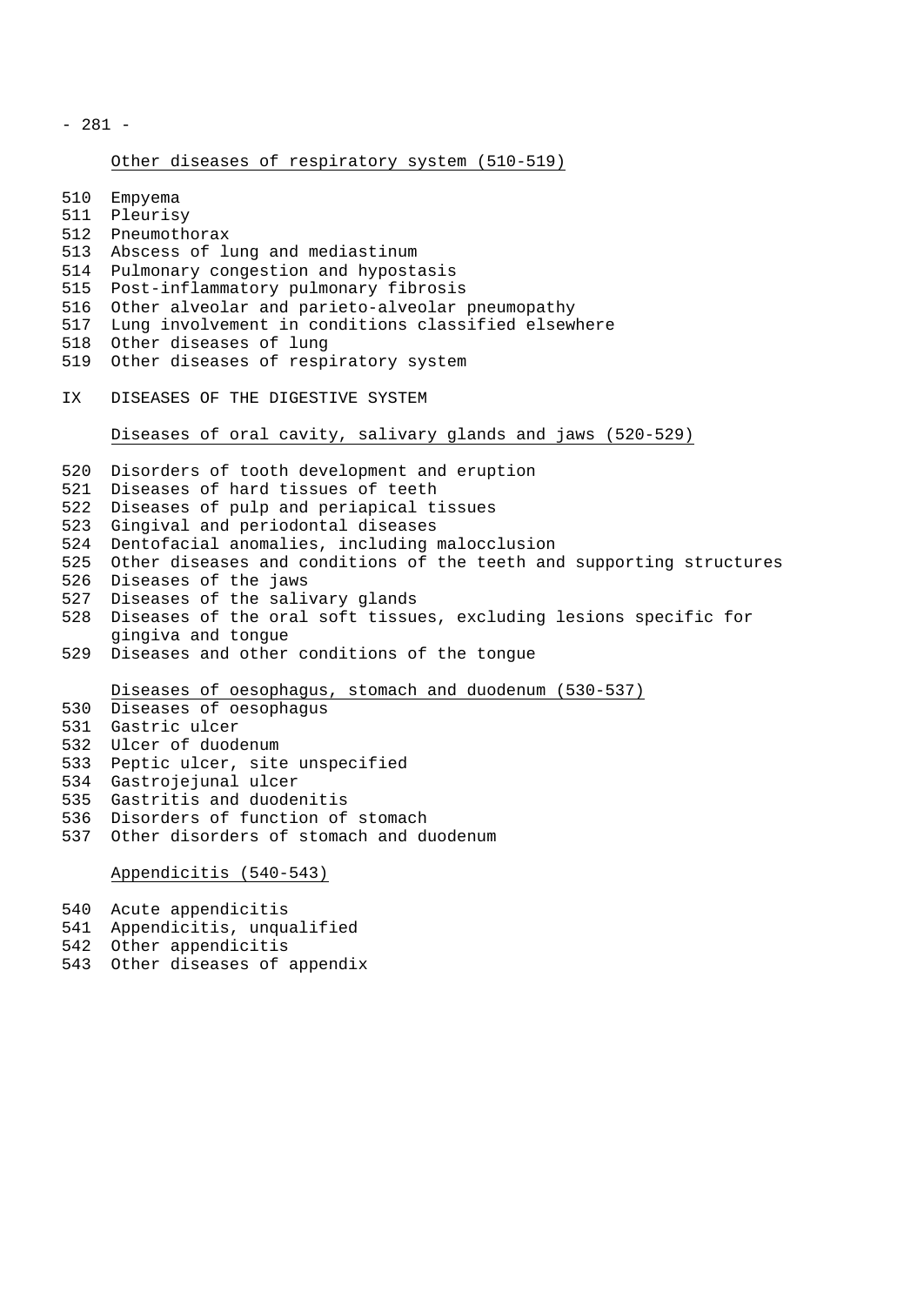- 282 -

Hernia of abdominal cavity (550-553)

- Inguinal hernia
- Other hernia of abdominal cavity, with gangrene
- Other hernia of abdominal cavity with obstruction,without mention of gangrene
- Other hernia of abdominal cavity without mention of obstruction or gangrene

Non-infective enteritis and colitis (555-558)

- Regional enteritis
- Idiopathic proctocolitis
- Vascular insufficiency of intestine
- Other non-infective gastro-enteritis and colitis

Other diseases of intestines and peritoneum (560-569)

- Intestinal obstruction without mention of hernia
- Diverticula of intestine
- Functional digestive disorders, not elsewhere classified sifiseer nie
- Anal fissure and fistula
- Abscess of anal and rectal regions
- Peritonitis
- Other disorders of peritoneum
- Other disorders of intestine

Other diseases of digestive system (570-579 and 609)

- Acute and subacute necrosis of liver Chronic liver disease and cirrhosis Liver abscess and sequelae of chronic liver disease Other disorders of liver Cholelithiasis Other disorders of gall-bladder Other disorders of biliary tract Diseases of pancreas Gastro-intestinal haemorrhage Intestinal malabsorption
- Cirrhosis of liver, alcoholic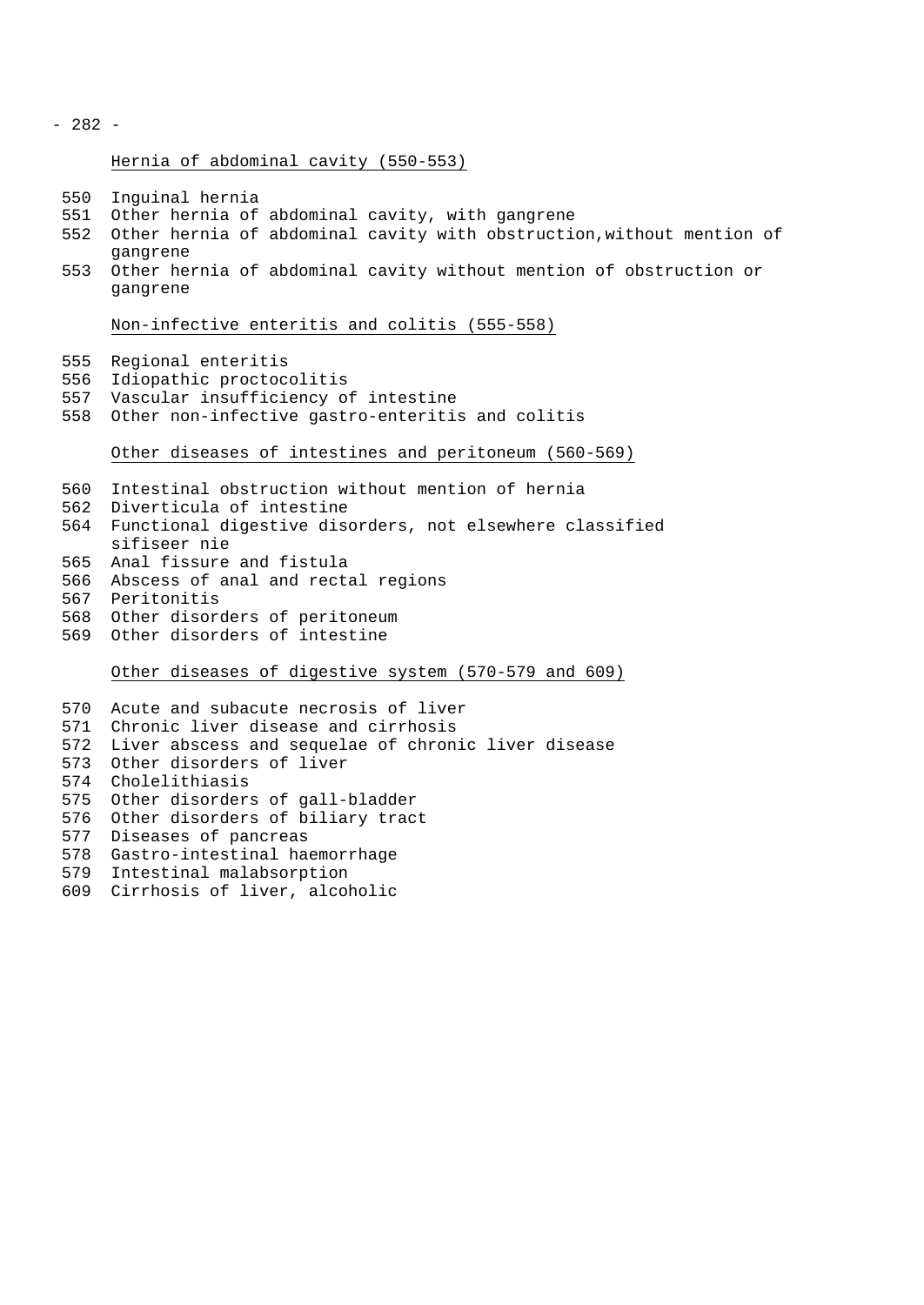- 283 -

X DISEASES OF THE GENITO-URINARY SYSTEM

```
Nephritis, nephrotic syndrome and nephrosis (580-589)
580 Acute glomerulonephritis
581 Nephrotic syndrome
582 Chronic glomerulonephritis
583 Nephritis and nephropathy, not specified as acute or chronic
584 Acute renal failure
585 Chronic renal failure
586 Renal failure, unspecified
587 Renal sclerosis, unspecified
588 Disorders resulting from impaired renal function
589 Small kidney of unknown cause
```
#### Other diseases of urinary system (590-599)

 Infections of kidney Hydronephrosis Calculus of kidney and ureter Other disorders of kidney and ureter Calculus of lower urinary tract Cystitis Other disorders of bladder Urethritis, not sexually transmitted, and urethral syndrome Urethral stricture Other disorders of urethra and urinary tract

Diseases of male genital organs (600-608)

 Hyperplasia of prostate Inflammatory diseases of prostate Other disorders of prostate Hydrocele Orchitis and epididymitis Redundant prepuce and phimosis Infertility, male Disorders of penis

Other disorders of male genital organs

Disorders of breast (610-611)

```
610 Benign mammary dysplasias
```
Other disorders of breast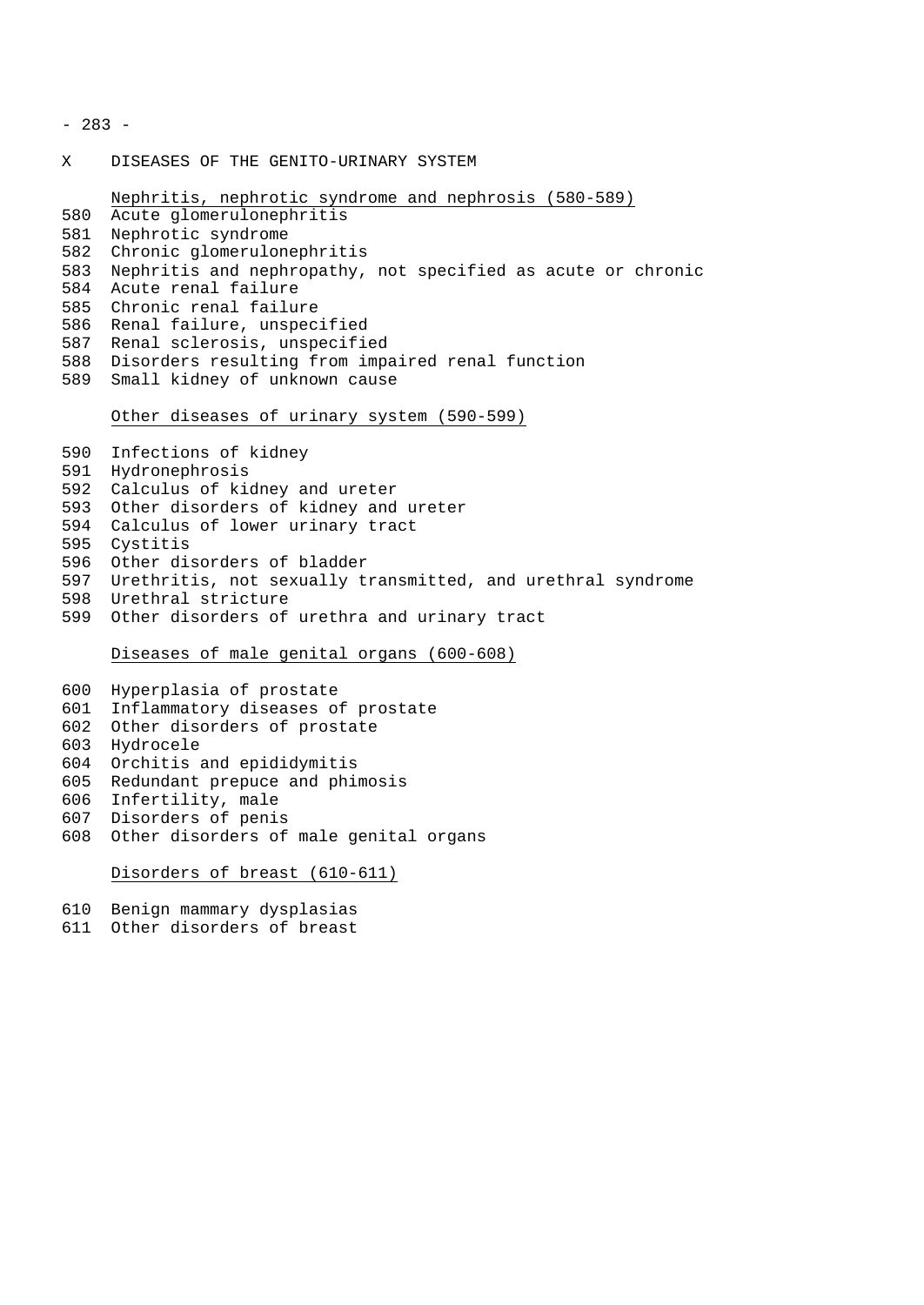- 284 -

Inflammatory disease of female pelvic organs (614-616)

- Inflammatory disease of ovary, fallopian tube, pelvic cellular tissue peritoneum
- Inflammatory diseases of uterus, except cervix
- Inflammatory disease of cervix, vagina and vulva

Other disorders of female genital tract (617-629)

- Endometriosis
- Genital prolapse
- Fistulae involving female genital tract
- Non-inflammatory disorders of ovary, fallopian tube and broad ligament
- Disorders of uterus, not elsewhere classified
- Non-inflammatory disorders of cervix
- Non-inflammatory disorders of vagina
- Non-inflammatory disorders of vulva and perineum
- Pain and other symptoms associated with female genital organs
- Disorders of menstruation and other abnormal bleeding from female genital tract
- Menopausal and post-menopausal disorders
- Infertility, female
- Other disorders of female genital organs
- XI COMPLICATIONS OF PREGNANCY, CHILDBIRTH AND THE PUERPERIUM

Pregnancy with abortive outcome (630-639)

- Hydatidiform mole
- Other abnormal product of conception
- Missed abortion
- Ectopic pregnancy
- Spontaneous abortion
- Legally induced abortion
- Illegally induced abortion
- Unspecified abortion
- Failed attempted abortion
- Complications following abortion and ectopic and molar pregnancies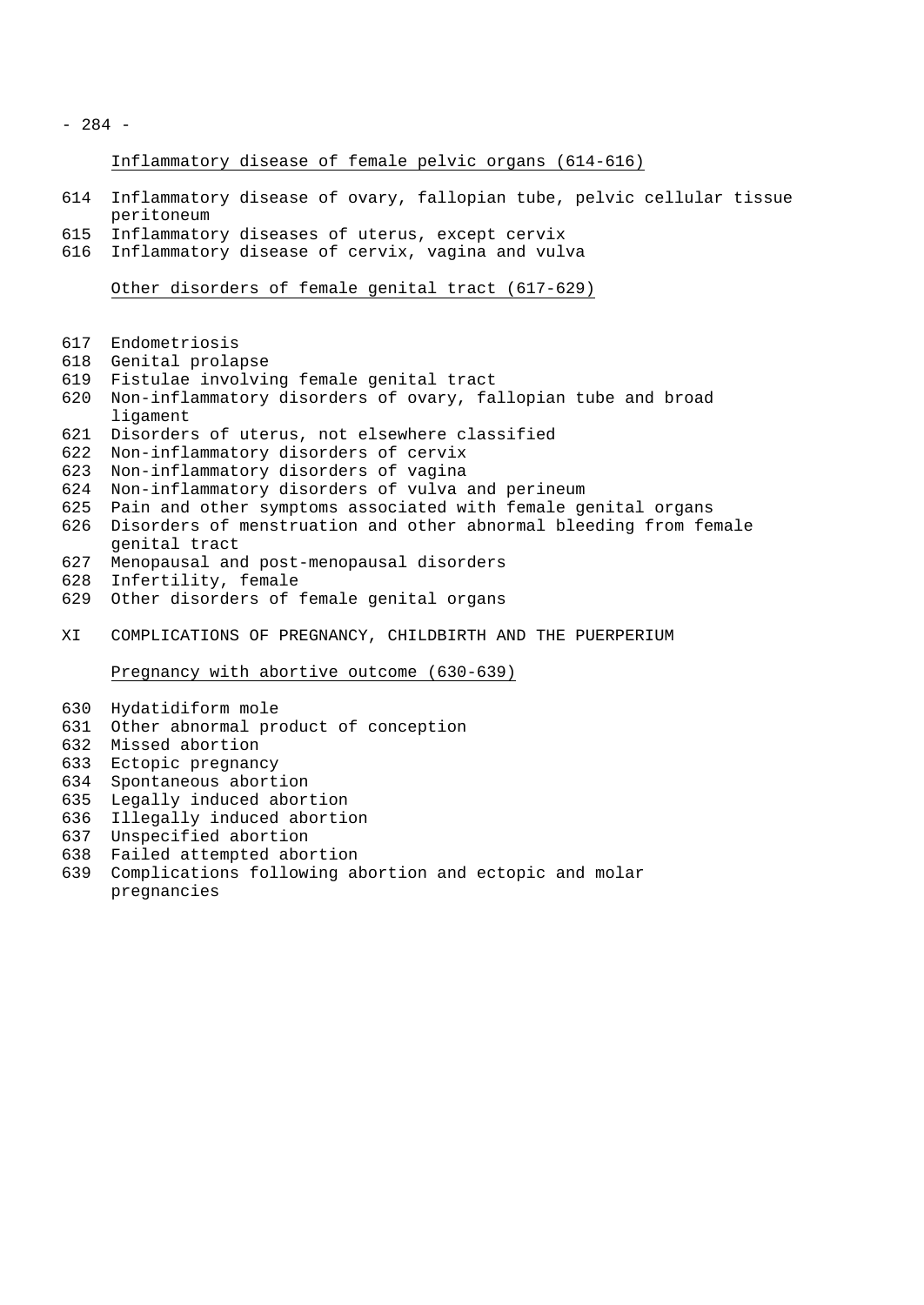- 285 Complications mainly related to pregnancy (640-648)
- Haemorrhage in early pregnancy
- Antepartum haemorrhage, abruptio placentae, and placenta praevia
- Hypertension complicating pregnancy, childbirth and the puerperium
- Excessive vomiting in pregnancy
- Early or threatened labour
- Prolonged pregnancy
- Other complications of pregnancy, not elsewhere classified
- Infective and parasitic conditions in the mother, classifiable
- elsewhere but complicating pregnancy, childbirth and the puerperium Other current conditions in the mother, classifiable els ewhere but complicating pregnancy, childbirth and the puerperium

## Normal delivery, and other indications for care in pregnancy, labour and delivery (650-659)

- Delivery in a completely normal case
- Multiple gestation
- Malposition and malpresentation of fetus
- Disproportion
- Abnormality of organs and soft tissues of pelvis
- Known or suspected fetal abnormality affecting management of mother
- Other fetal and placental problems affecting management of mother
- Polyhydramnios
- Other problems associated with amniotic cavity and membranes
- Other indications for care or intervention related to labour delivery and not elsewhere classified

# Complications occurring mainly in the course of labour and delivery (660-669)

- Obstructed labour
- Abnormality of forces of labour
- Long labour
- Umbilical cord complications
- Trauma to perineum and vulva during delivery
- Other obstetrical trauma
- Postpartum haemorrhage
- Retained placenta or membranes, without haemorrhage
- Complications of the administration of anaesthetic or other sedation in labour and delivery
- Other complications of labour and delivery, not elsewhere classified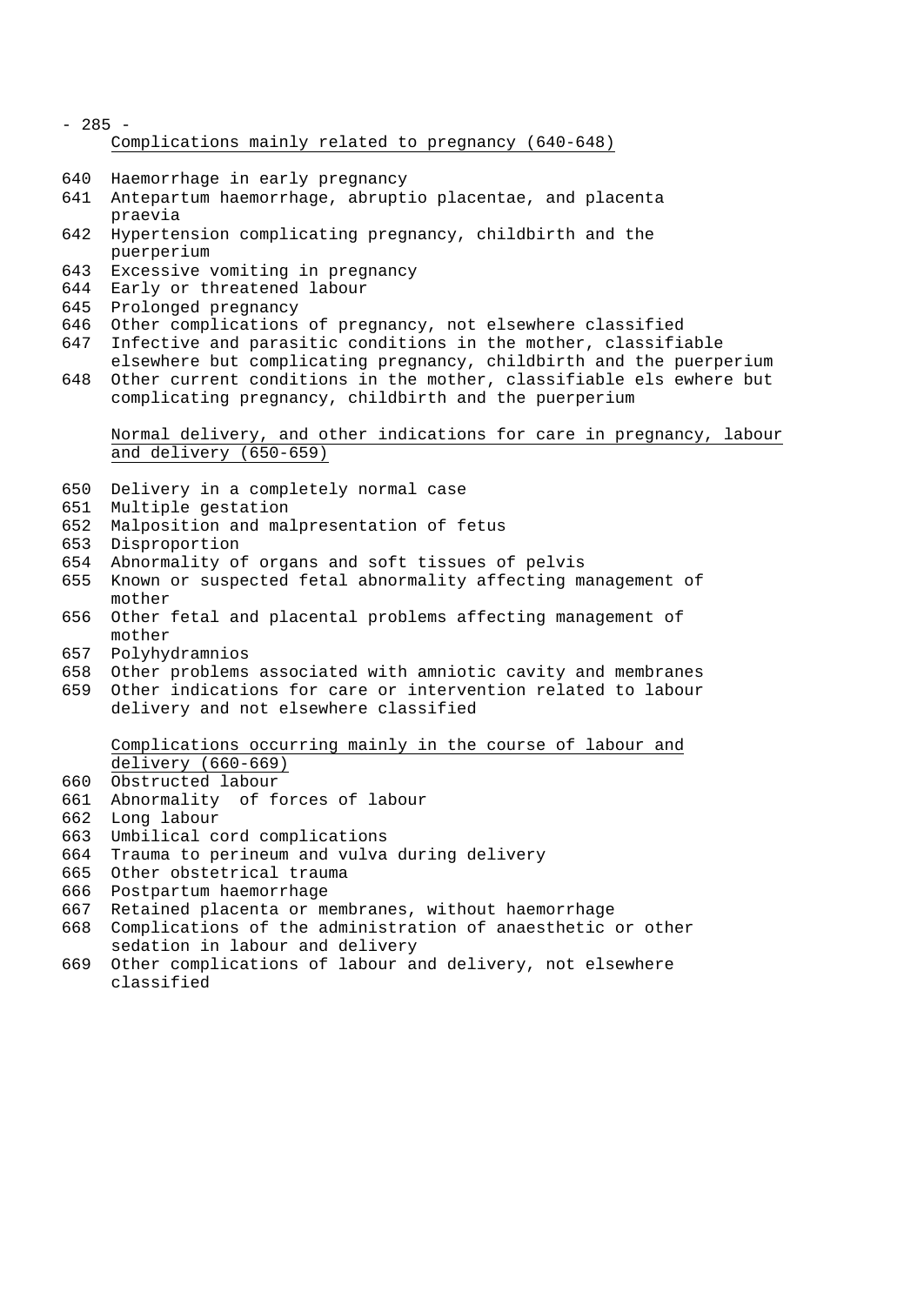- 286 - Complications of the puerperium (670-676)

Major puerperal infection

- Venous complications in pregnancy and the puerperium
- Pyrexia of unknown origin during the puerperium
- Obstetrical pulmonary embolism
- Other and unspecified complications of the puerperium, not elsewhere classified
- Infections of the breast and nipple associated with childbirth
- Other disorders of the breast associated with childbirth, and disorders of lactation

#### XII DISEASES OF THE SKIN AND SUBCUTANEOUS TISSUE

Infection of skin and subcutaneous tissue (680-686)

- Carbuncle and furuncle
- Cellulitis and abscess of finger and toe
- Other cellulitis and abscess
- Acute lymphadenitis
- Impetigo
- Pilonidal cyst
- Other local infections of skin and subcutaneous tissue

# Other inflammatory conditions of skin and subcutaneous tissue (690-698)

- Erythematosquamous dermatosis
- Atopic dermatitis and related conditions
- Contact dermatitis and other eczema
- Dermatitis due to internally taken substances
- Bullous dermatosis
- Erythematous conditions
- Psoriasis and similar disorders
- Lichen
- Pruritus and related conditions

Other diseases of skin and subcutaneous tissue (700-709)

 Corns and callosities Other hypertrophic and atrophic conditions of skin Other dermatoses Diseases of nail Diseases of hair and hair follicles Disorders of sweat glands Diseases of sebaceous glands Chronic ulcer of skin Urticaria

Other disorders of skin and subcutaneous tissue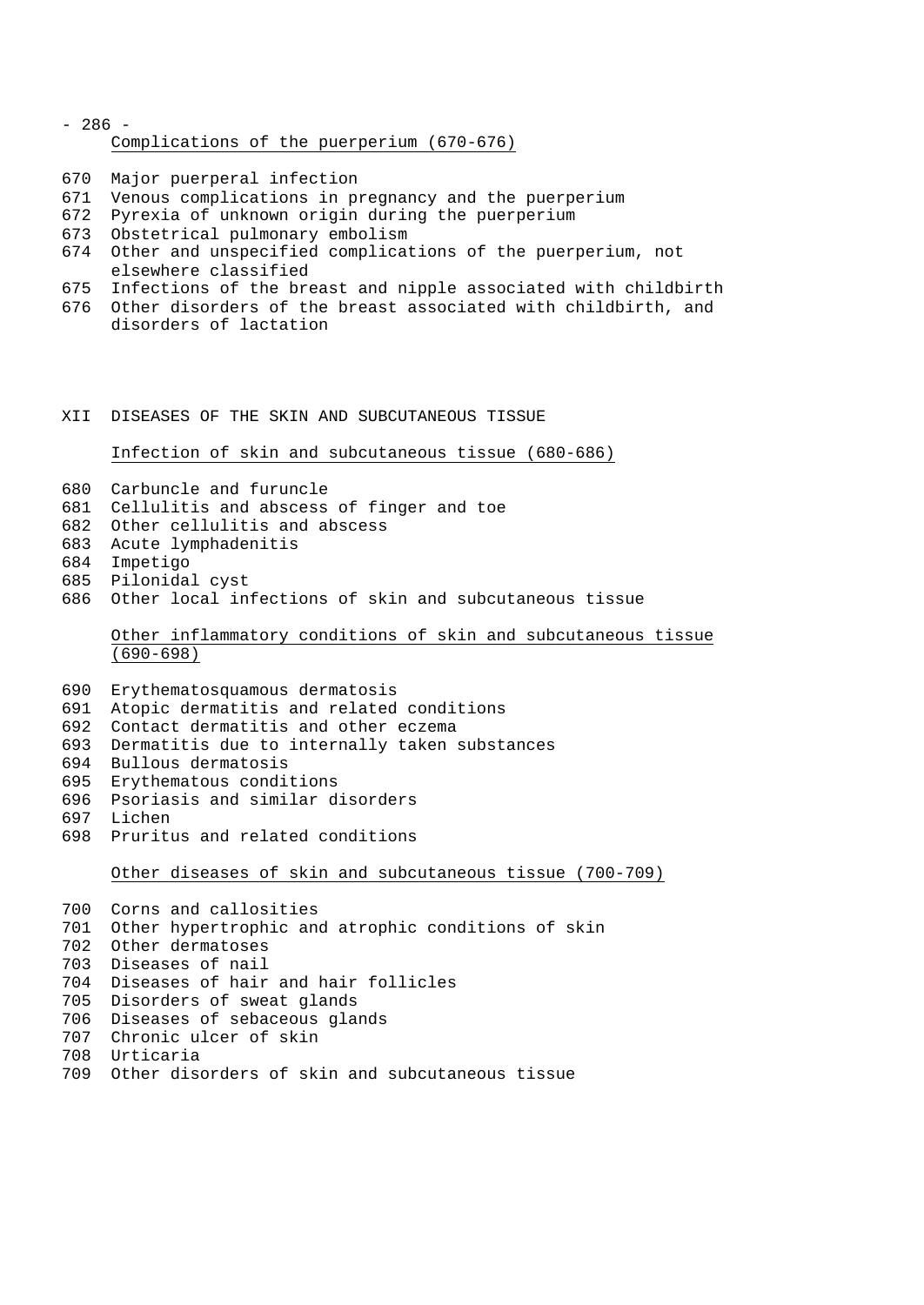- 287 -

XIII DISEASES OF THE MUSCULOSKELETAL SYSTEM AND CONNECTIVE TISSUE

## Arthropathies and related disorders (710-719)

- Diffuse diseases of connective tissue
- Arthropathy associated with infections
- Crystal arthropathies
- Arthropathy associated with other disorders classified elsewhere
- Rheumatoid arthritis and other inflammatory polyarthropathies
- Osteoarthrosis and allied disorders
- Other and unspecified arthropathies
- Internal derangement of knee
- Other derangement of joint
- Other and unspecified disorders of joint

## Dorsopathies (720-724)

- Ankylosing spondylitis and other inflammatory spondylopathies
- Spondylosis and allied disorders
- Intervertebral disc disorders
- Other disorders of cervical region
- Other and unspecified disorders of back

Rheumatism, excluding in the back (725-729)

- Polymyalgia rheumatica
- Peripheral enthesopathies and allied syndromes
- Other disorders of synovium, tendon and bursa
- Disorders of muscle, ligament and fascia
- Other disorders of soft tissues

# Osteopathies, chondrapathies and acquired musculoskeletal deformities (730-739)

- Osteomyelitis, periostitis and other infections involving bone
- Osteitis deformans and osteopathies associated with other disorders classified elsewhere
- Osteochondropathies
- Other disorders of bone and cartilage
- Flat-foot
- Acquired deformities of toe
- Other acquired deformities of limbs
- Curvature of spine
- Other acquired deformity
- Non-allopathic lesions, not elsewhere classified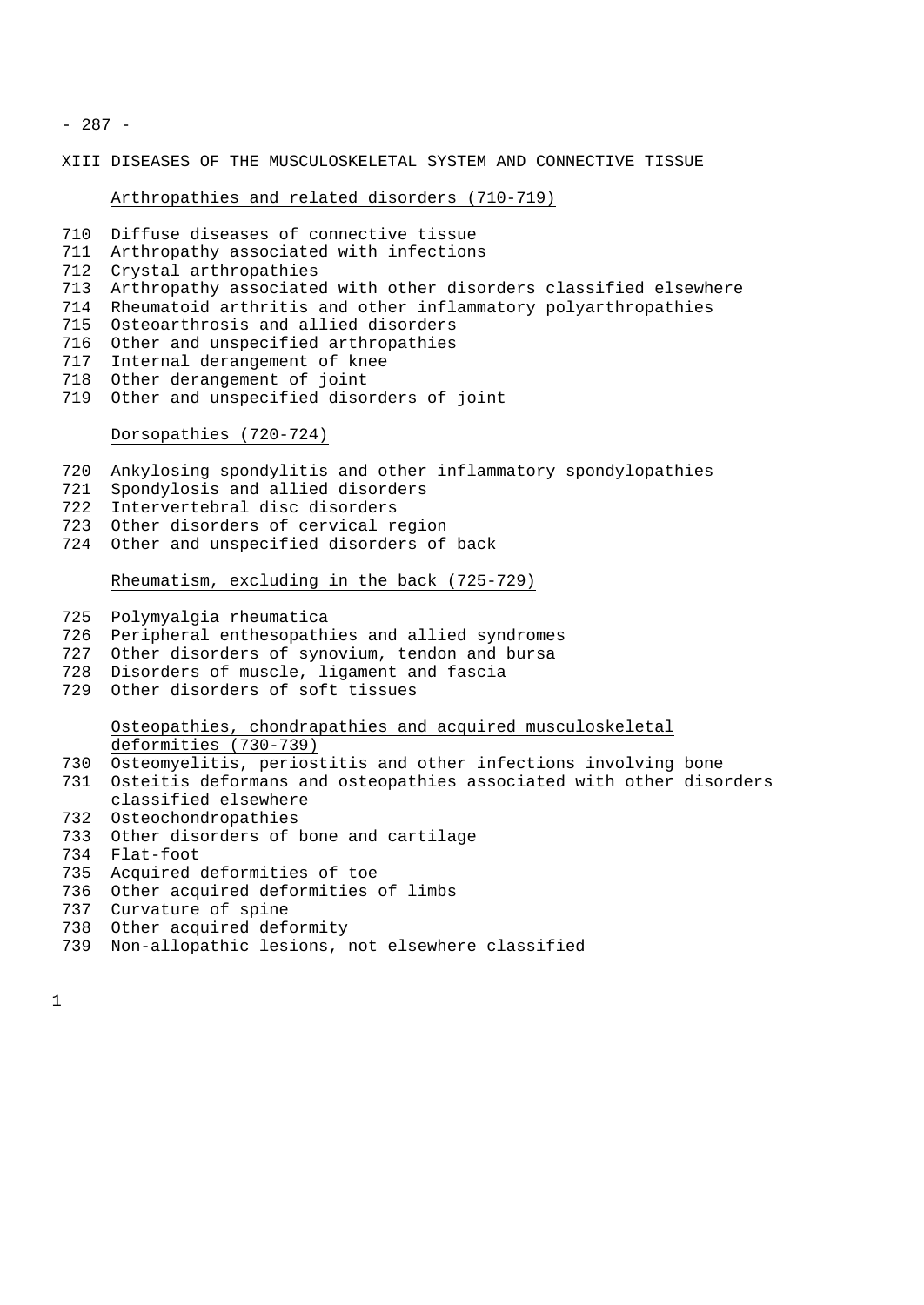```
- 288 -
```
XIV CONGENITAL ANOMALIES

```
740 Anencephalus and similar anomalies
741 Spina bifida
742 Other congenital anomalies of nervous system
743 Congenital anomalies of eye
744 Congenital anomalies of ear, face and neck
745 Bulbus cordis anomalies and anomalies of cardiac septal
    closure
746 Other congenital anomalies of heart
747 Other congenital anomalies of circulatory system
748 Congenital anomalies of respiratory system
749 Cleft palate and cleft lip
750 Other congenital anomalies of upper alimentary tract
751 Other congenital anomalies of digestive system
752 Congenital anomalies of genital organs
753 Congenital anomalies of urinary system
754 Certain congenital musculoskeletal deformities
755 Other congenital anomalies of limbs
756 Other congenital musculoskeletal anomalies
757 Congenital anomalies of the integument
758 Chromosomal anomalies
759 Other and unspecified congenital anomalies
```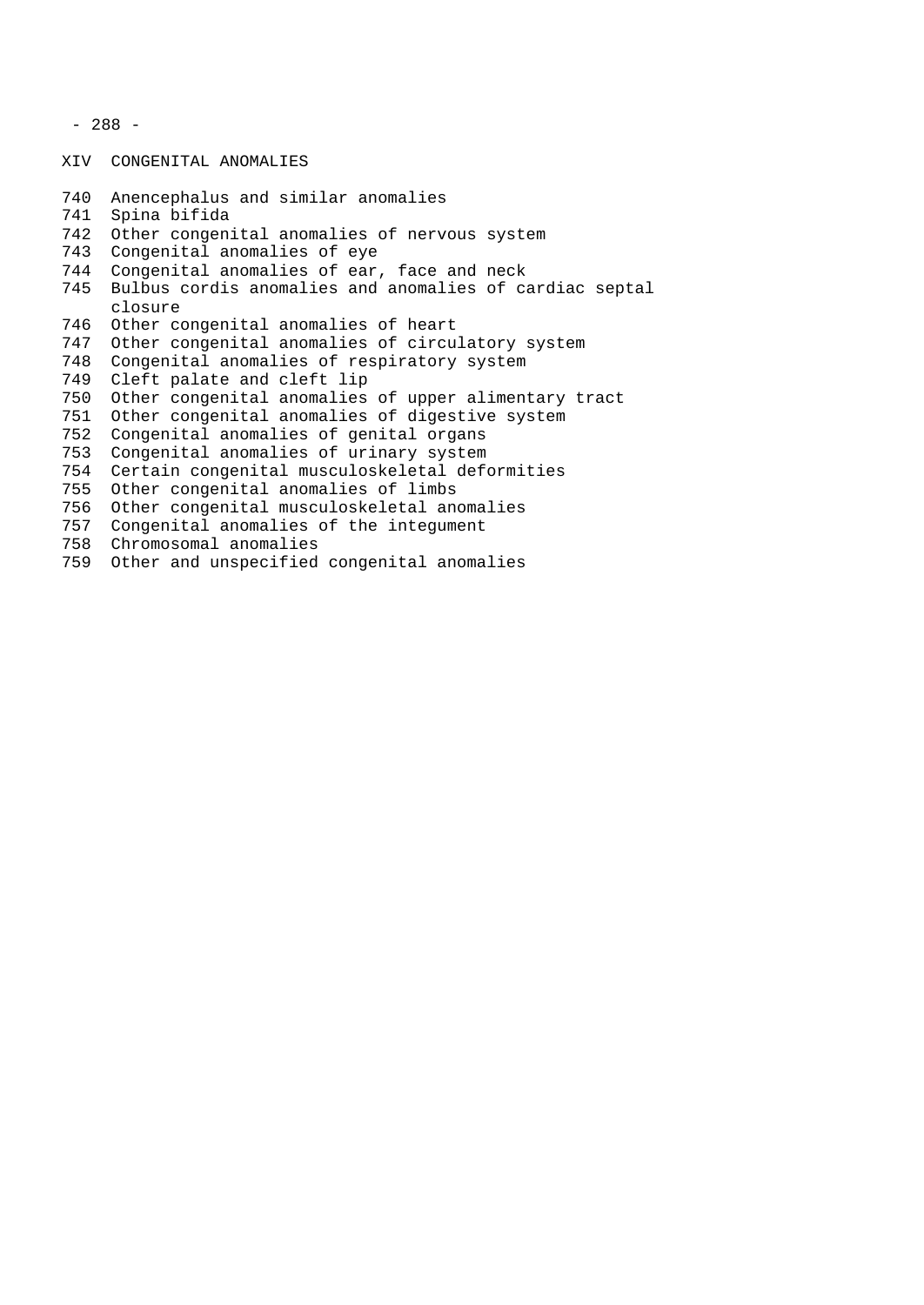- XV CERTAIN CONDITIONS ORIGINATING IN THE PERINATAL PERIOD
	- Fetus or newborn affected by maternal conditions which may unrelated to present pregnancy
	- Fetus or newborn affected by maternal complications of pregnancy
	- Fetus or newborn affected by complications of placenta, cord and membranes
	- Fetus or newborn affected by other complications of labour delivery
	- Slow fetal growth and fetal malnutrition
	- Disorders relating to short gestation and unspecified low birthweight
	- Disorders relating to long gestation and high birthweight
	- Birth trauma
	- Intra-uterine hypoxia and birth asphyxia
	- Respiratory distress syndrome
	- Other respiratory conditions of fetus and newborn
	- Infections specific to the perinatal period
	- Fetal and neonatal haemorrhage
	- Haemolytic disease of fetus or newborn, due to isoimmunization
	- Other perinatal jaundice
	- Edocrine and metabolic disturbances specific to the fetus and newborn
	- Haemotological disorders of fetus and newborn
	- Perinatal disorders of digestive system
	- Conditions involving the integument and temperature regulation of fetus and newborn
	- Other and ill-defined conditions originating in the perinatal period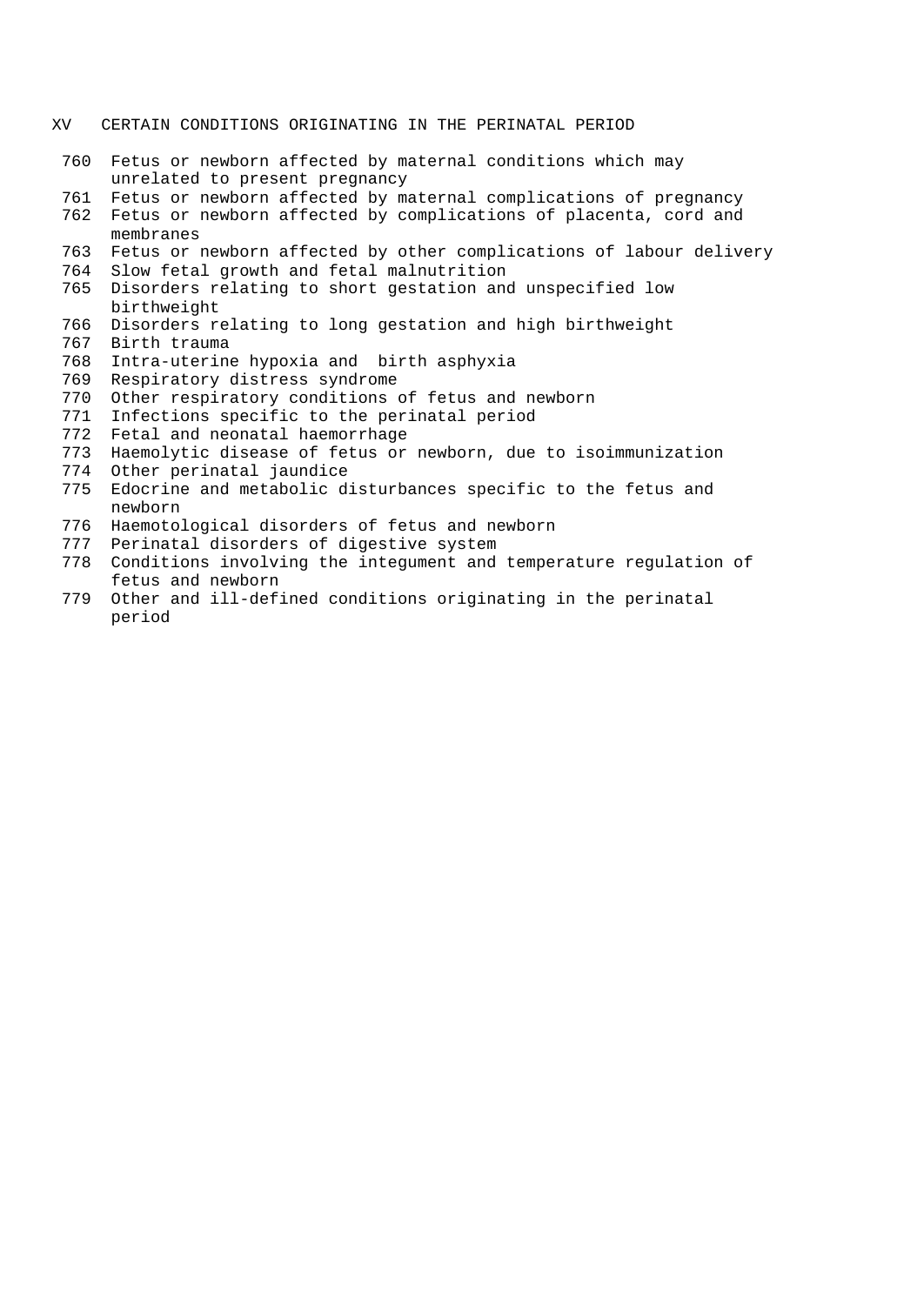## XVI SYMPTOMS, SIGNS AND ILL-DEFINED CONDITIONS

Symptoms (780-789)

| 780 | General symptoms                                               |
|-----|----------------------------------------------------------------|
| 781 | Symptoms involving nervous and musculoskeletal systems         |
| 782 | Symptoms involving skin and other integumentary tissue         |
| 783 | Symptoms concerning nutrition, metabolism and development      |
| 784 | Symptoms involving head and neck                               |
| 785 | Symptoms involving cardiovascular system                       |
| 786 | Symptoms involving respiratory system and other chest symptoms |
| 787 | Symptoms involving digestive system                            |
| 788 | Symptoms involving urinary system                              |
| 789 | Other symptoms involving abdomen and pelvis                    |
|     |                                                                |

# Non-specific abnormal findings (790-796)

- Non-specific findings on examination of blood
- Non-specific findings on examination of urine
- Non-specific abnormal findings in other body substances
- Non-specific abnormal findings on radiological and other
- examination of body structure
- Non-specific abnormal results of function studies
- Non-specific abnormal histological and immunological findings
- Other non-specific abnormal findings

Ill-defined and unknown causes of morbidity and mortality (699 and 797-799)

- Cot death
- Senility without mention of psychosis
- Sudden death, cause unknown
- Other ill-defined and unknown causes of morbidity and mortality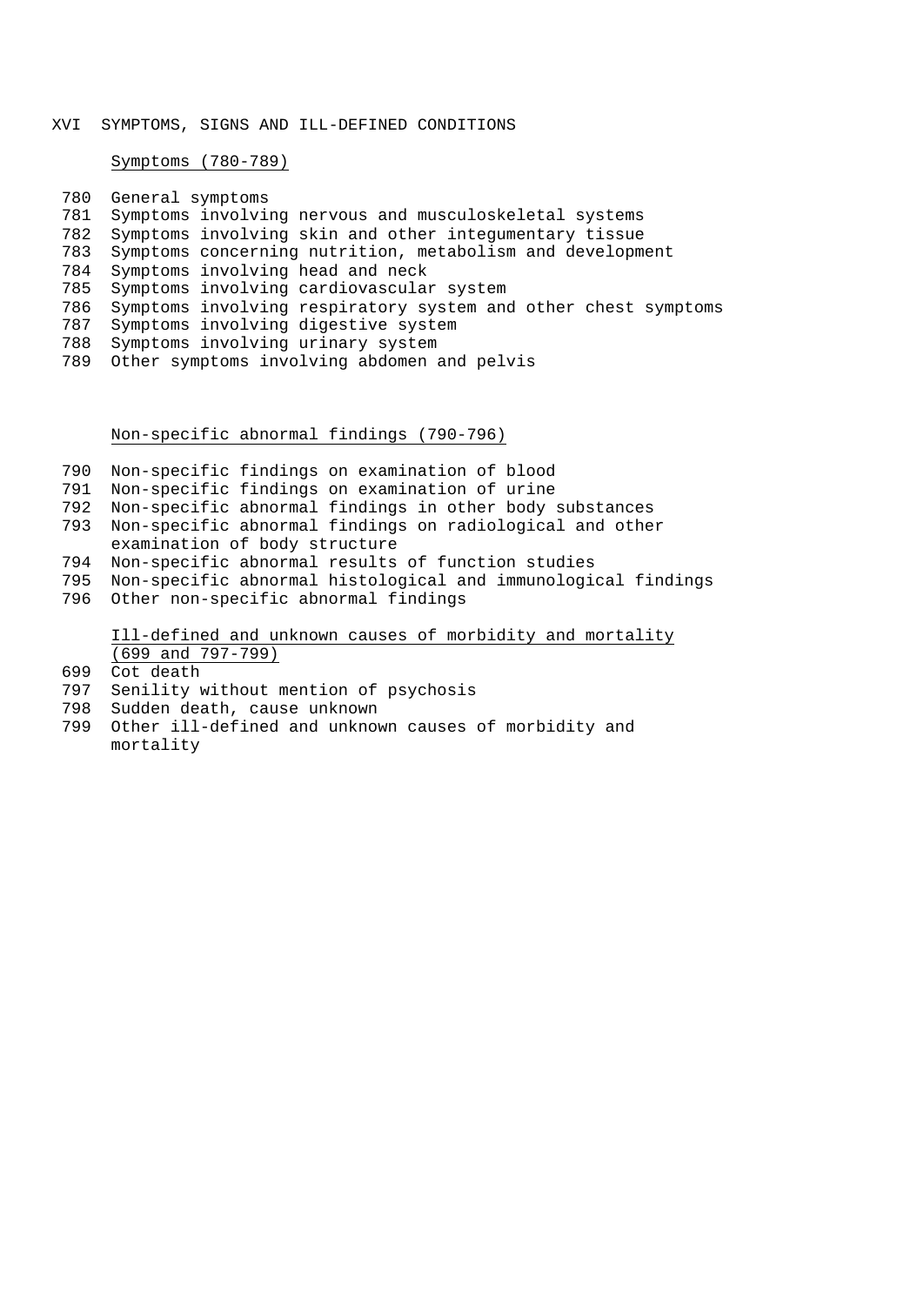$-290 -$ 

XVII ACCIDENTS,POISONING AND VIOLENCE (EXTERNAL CAUSES)

#### Railway accidents (E800-E807)

E800 Railway accident involving collision with rolling stock E801 Railway accident involving collision with other object E802 Railway accident involving derailment without antecedent collision E803 Railway accident involving explosion, fire or burning E804 Fall in, on or from train E805 Hit by rolling stock E806 Other specified railway accident E807 Railway accident of unspecified nature

#### Motor vehicle traffic accidents (E810-E819)

E810 Motor vehicle traffic accident involving collision with train

- E811 Motor vehicle traffic accident involving re-entrant collision with another motor vehicle
- E812 Other motor vehicle traffic accident involving collision with another motor vehicle
- E813 Motor vehicle traffic accident involving collision with another vehicle
- E814 Motor vehicle traffic accident involving collision with pedestrian
- E815 Other motor vehicle traffic accident involving collisionon the highway
- E816 Motor vehicle traffic accident due to loss of control, without collision
- E817 Non-collision motor vehicle traffic accident while boarding or alighting
- E818 Other non-collision motor vehicle traffic accident
- E819 Motor vehicle traffic accident of unspecified nature

## Motor vehicle non-traffic accidents (E820-E825)

#### E820 Non-traffic accident involving motor-driven snow vehicle

- E821 Non-traffic accident involving other off-road motor vehicle
- E822 Other motor vehicle non-traffic accident involving collision with moving object
- E823 Other motor vehicle non-traffic accident involving collision with stationary object

- 291 -

E824 Other motor vehicle non-traffic accident while boarding or alighting E825 Other motor vehicle non-traffic accident of other and unspecified nature

# Other road vehicle accidents (E826-E829)

- E826 Pedal cycle accident
- E827 Animal-drawn vehicle accident
- E828 Accident involving animal being ridden
- E829 Other road vehicle accidents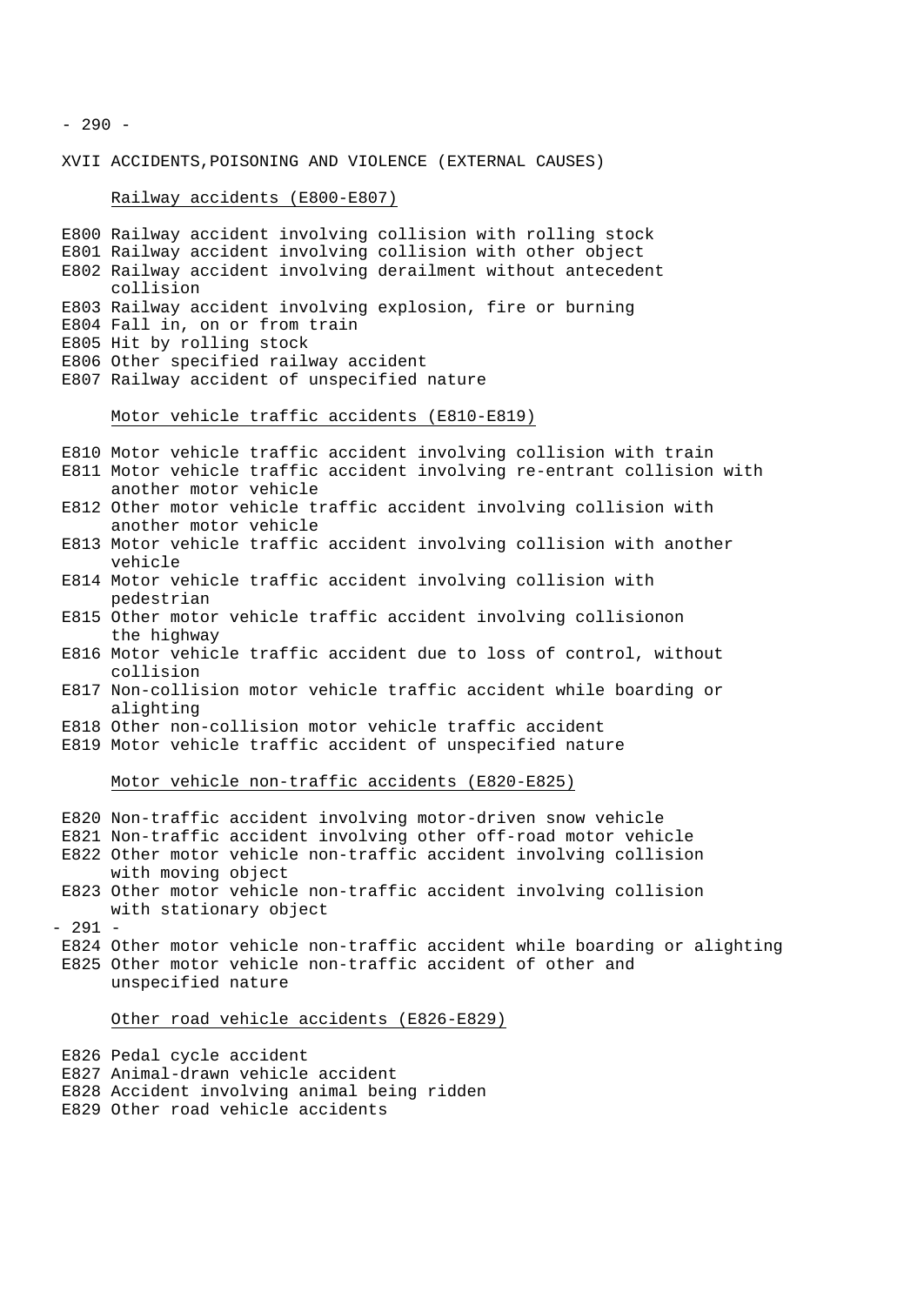Water transport accidents (E830-E838) E830 Accident to watercraft causing submersion E831 Accident to watercraft causing other injury E832 Other accidental submersion or drowning in water transport accident E833 Fall on stairs or ladders in water transport E834 Other fall from one level to another in water transport E835 Other and unspecified fall in water transport E836 Machinery accident in water transport E837 Explosion, fire or burning in watercraft E838 Other and unspecified water transport accident

Accidents in sport (E839) E839 Accidents in sport

## Air and space transport accidents (E840-E845)

E840 Accident to powered aircraft at take-off or landing E841 Accident to powered aircraft, other and unspecified E842 Accident to unpowered aircraft E843 Fall in, on or from aircraft E844 Other specified air transport accidents E845 Accident involving spacecraft

Vehicle accidents, not elsewhere classifiable (E846-E848)

E846 Accidents involving powered vehicles use solely within the buildings and premises of industrial and commercial E847 Accidents involving cable cars not running on rails E848 Accidents involving other vehicles, not elsewhere classifiable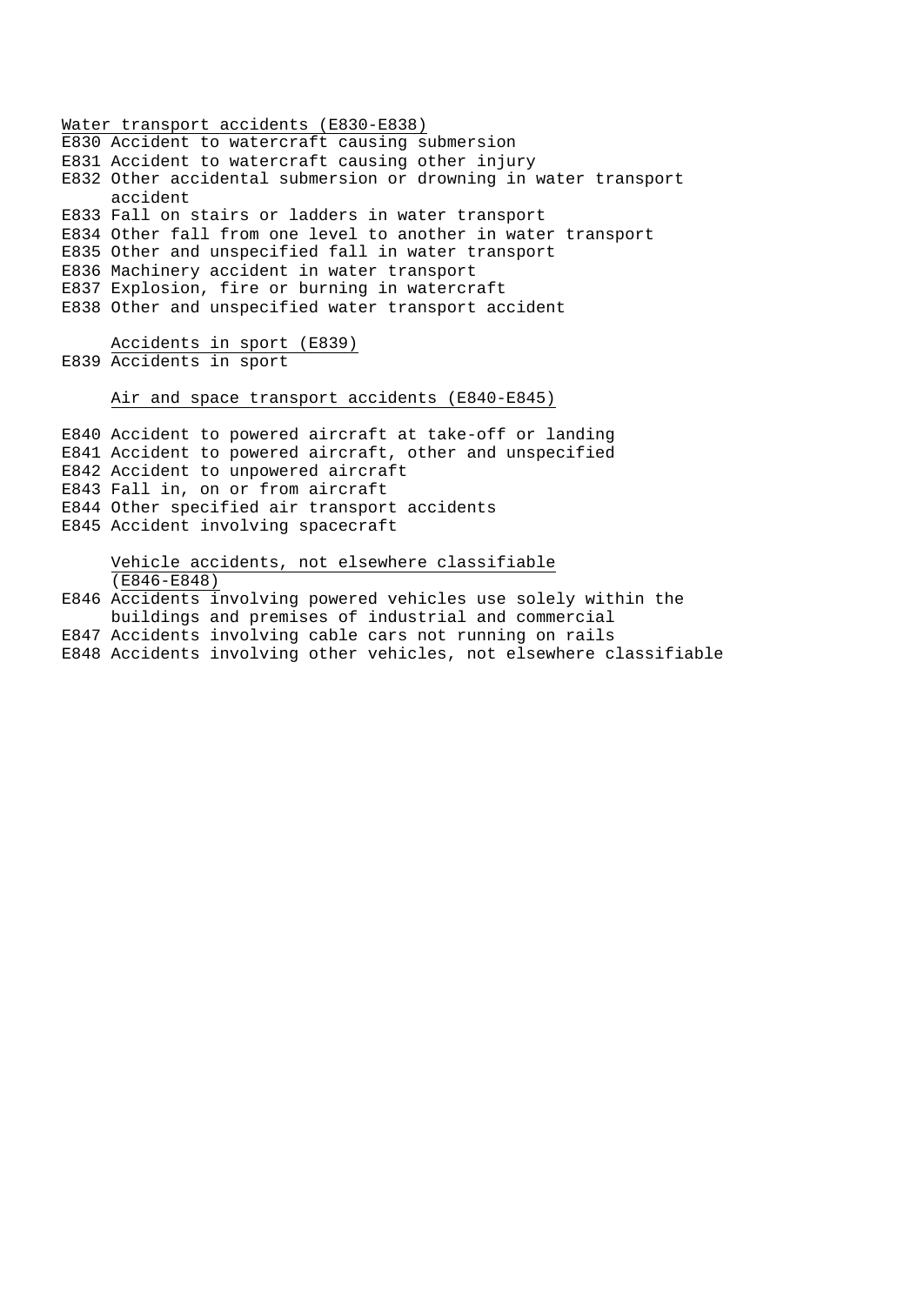```
- 292 -
```
Mine accidents (E849)

E849 Mine accidents

Accidental poisoning by drugs, medicaments and biologicals E850 Accidental poisoning by analgesics, antipyretics, antirheumatics E851 Accidental poisoning by barbiturates E852 Accidental poisoning by other sedatives and hypnotics E853 Accidental poisoning by tranquillizers E854 Accidental poisoning by other psychotropic agents E855 Accidental poisoning by other drugs acting on central and autonomic nervous systems E856 Accidental poisoning by antibiotics E857 Accidental poisoning by anti-infectives E858 Accidental poisoning by other drugs Accidental poisoning by other solid and liquid substances, gases and vapours (E860-E869) E860 Accidental poisoning by alcohol, not elsewhere classified E861 Accidental poisoning by cleansing and polishing agents, disinfectants, paints and varnishes E862 Accidental poisoning by petroleum products, other solvents and their vapours, not elsewhere classified E863 Accidental poisoning by agricultural and horticultural chemical and pharmaceutical preparations other than plant foods and fertilizers E864 Accidental poisoning by corrosives and caustics, not elsewhere classified E865 Accidental poisoning from foodstuffs and poisonous plants E866 Accidental poisoning by other and unspecified solid and liquid substances E867 Accidental poisoning by gas distributed by pipeline E868 Accidental poisoning by otherutility gas and other carbon monoxide E869 Accidental poisoning by othergases and vapours Misadventures to patients during surgical and medical care (E870-E876) E870 Accidental cut,puncture, per foration or haemorrhage during medical care E871 Foreign object left in body during procedure E872 Failure of sterile precautions during procedure E873 Failure in dosage E874 Mechanical failure of instrument or apparatus during procedure E875 Contaminated of infected blood, other fluid, drug or biological substance E876 Other and unspecified misadventures during medical care

1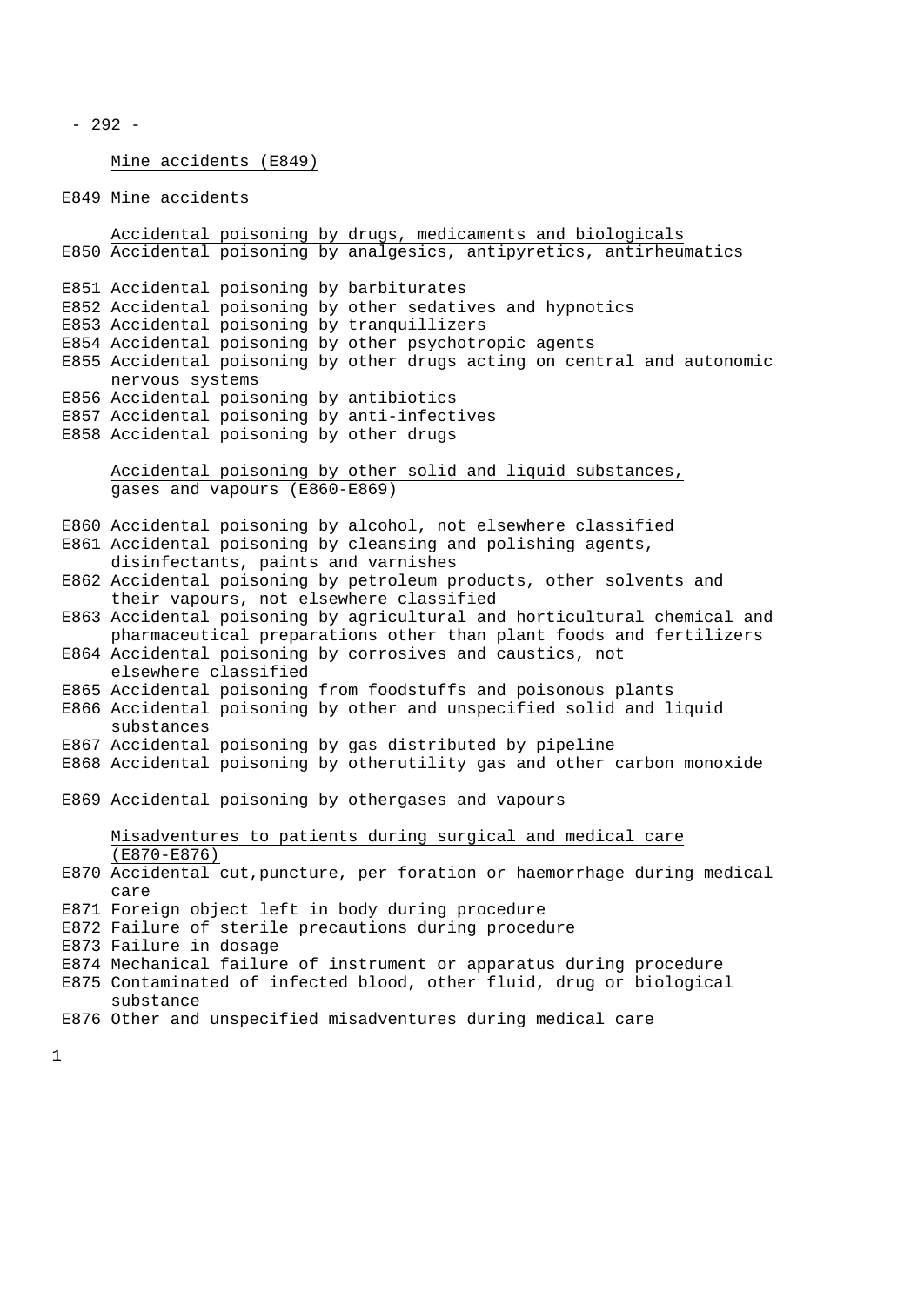- 293 -

Surgical and medical procedures as the cause of abnormal reaction + \_\_\_\_\_\_\_\_\_\_\_\_\_\_\_\_\_\_\_\_\_\_\_\_\_\_\_\_\_\_\_\_\_\_\_\_\_\_\_\_\_\_\_\_\_\_\_\_\_\_\_\_\_\_\_\_\_\_\_\_\_\_\_\_\_\_

of the patient or later complications, without mention of mis- + \_\_\_\_\_\_\_\_\_\_\_\_\_\_\_\_\_\_\_\_\_\_\_\_\_\_\_\_\_\_\_\_\_\_\_\_\_\_\_\_\_\_\_\_\_\_\_\_\_\_\_\_\_\_\_\_\_\_\_\_\_\_

adventure at the time of procedure (E878-E879) + \_\_\_\_\_\_\_\_\_\_\_\_\_\_\_\_\_\_\_\_\_\_\_\_\_\_\_\_\_\_\_\_\_\_\_\_\_\_\_\_\_\_\_\_\_

- E878 Surgical operation and other surgical procedures as the cause of abnormal reaction of patient, or of later complication, without mention of misadventure at the time of operation
- E879 Other procedures, without mention of misadventure at the time of procedure, as the cause of abnormal reaction ofpatient, or of later complications

Accidental falls (E880-E888)

+ \_\_\_\_\_\_\_\_\_\_\_\_\_\_\_\_\_\_\_\_\_\_\_\_\_\_\_

E880 Fall on or from stairs or steps E881 Fall on or from ladders or scaffolding E882 Fall from or out of building or other structure E883 Fall into hole or other opening in surface E884 Other fall from one level to another E885 Fall on same level from slipping, tripping or stumbling E886 Fall on same level from collision, pushing or shoving, by eror with other person E887 Fracture, cause unspecified E888 Other and unspecified fall

Accidents caused by fire and flames (E890-E899)

+ \_\_\_\_\_\_\_\_\_\_\_\_\_\_\_\_\_\_\_\_\_\_\_\_\_\_\_\_\_\_\_\_\_\_\_\_\_\_\_\_\_\_\_\_\_\_

E890 Conflagration in private dwelling E891 Conflagration in other and unspecified building or structure E892 Conflagration not in building or structure E893 Accident caused by ignition of clothing E894 Ignition of highly inflammable material E895 Accident caused by controlled fire in private dwelling E896 Accident caused by controlled fire in other and unspecified of building or structure E897 Accident caused by controlled fire not in building or structure E898 Accident caused by other specified fire and flames E899 Accident caused by unspecified fire

Accidents due to natural and environmental factors

+ \_\_\_\_\_\_\_\_\_\_\_\_\_\_\_\_\_\_\_\_\_\_\_\_\_\_\_\_\_\_\_\_\_\_\_\_\_\_\_\_\_\_\_\_\_\_\_\_\_\_

(E900-E909)

+ \_\_\_\_\_\_\_\_\_\_

E900 Excessive heat E901 Excessive cold E902 High and low air pressure and changes in air pressure E903 Travel and motion E904 Hunger, thirst, exposure, neglect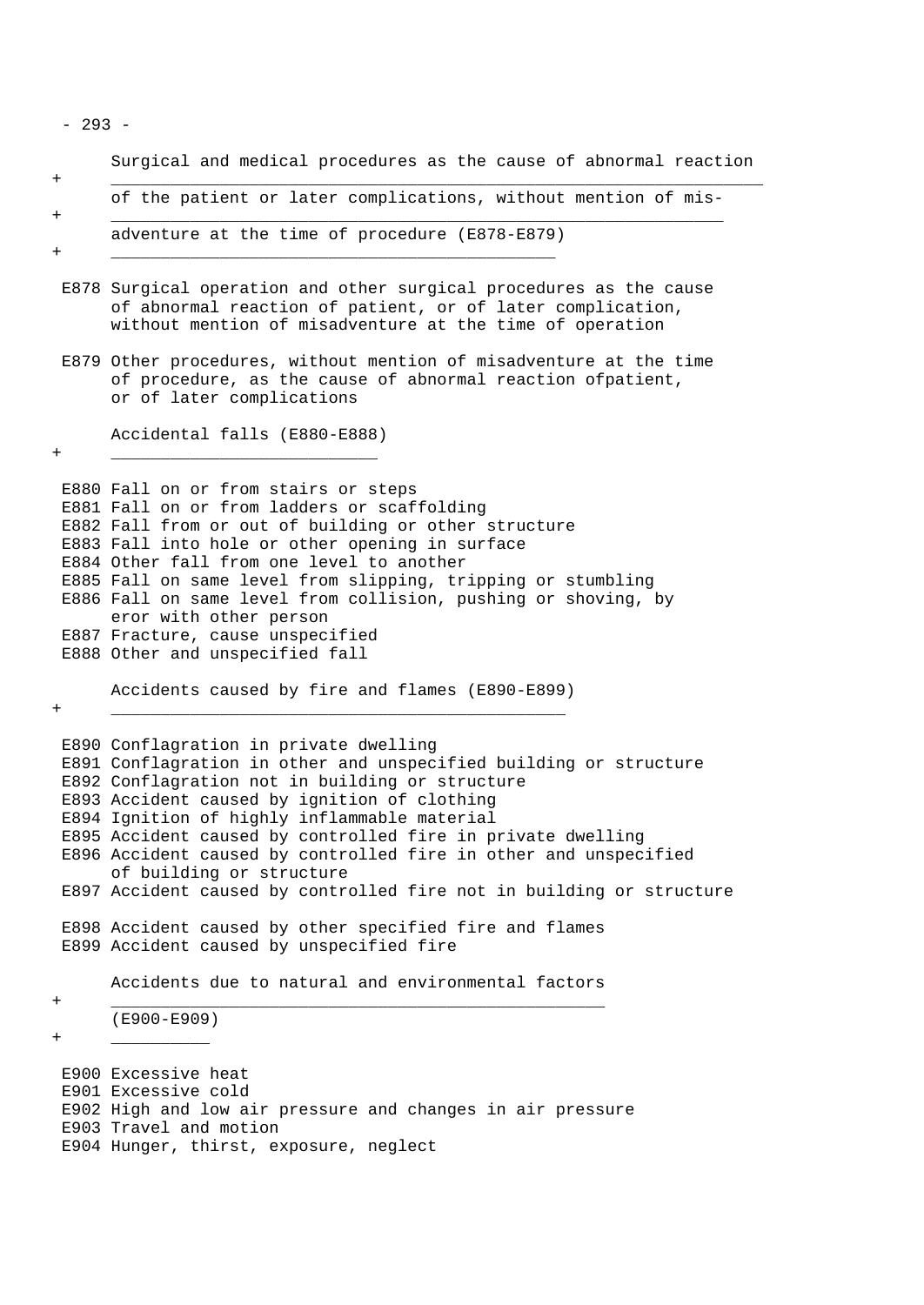- E905 Venomous animals and plants as the cause of poisoning and toxic reactions E906 Other injury caused by animals E907 Lightning E908 Cataclysmic storms, and floods resulting from storms E909 Cataclysmic earth surface movements and eruptions Accidents caused by submersion, suffocation and foreign + \_\_\_\_\_\_\_\_\_\_\_\_\_\_\_\_\_\_\_\_\_\_\_\_\_\_\_\_\_\_\_\_\_\_\_\_\_\_\_\_\_\_\_\_\_\_\_\_\_\_\_\_\_\_\_ bodies (E910-E915) + \_\_\_\_\_\_\_\_\_\_\_\_\_\_\_\_\_\_\_\_\_\_\_ E910 Accidental drowning and submersion E911 Inhalation and ingestion of food causing obstruction of respiratory tract or suffocation E912 Inhalation and ingestion of other object causing obstruction of respiratory tract or suffocation E913 Accidental mechanical suffocation E914 Foreign body accidentally entering eye and adnexa E915 Foreign body accidentally entering other orifice Other accidents (E916-E928) + \_\_\_\_\_\_\_\_\_\_\_\_\_\_\_\_\_\_\_\_\_\_\_\_\_\_ E916 Struck accidentally by falling object E917 Striking against or struck accidentally by objects or persons E918 Caught accidentally in or between objects E919 Accidents caused by machinery E920 Accidents caused by cutting and piercing instruments or objects E921 Accidents caused by explosion of pressure vessel E922 Accidents caused by fire-arm missile E923 Accidents caused by explosive material E924 Accidents caused by hot substance or object, caustic or corrosive material and steam E925 Accidents caused by electric current E926 Exposure to radiation E927 Over-exertion and strenuous movements E928 Other and unspecified environmental and accidental causes Late effects of accidental injury (E929) + \_\_\_\_\_\_\_\_\_\_\_\_\_\_\_\_\_\_\_\_\_\_\_\_\_\_\_\_\_\_\_\_\_\_\_\_\_\_\_\_ E929 Late effects of accidental injury Drugs, medicaments and biological substances causing adverse + \_\_\_\_\_\_\_\_\_\_\_\_\_\_\_\_\_\_\_\_\_\_\_\_\_\_\_\_\_\_\_\_\_\_\_\_\_\_\_\_\_\_\_\_\_\_\_\_\_\_\_\_\_\_\_\_\_\_\_\_ effects in therapeutic use (E930-E949) + \_\_\_\_\_\_\_\_\_\_\_\_\_\_\_\_\_\_\_\_\_\_\_\_\_\_\_\_\_\_\_\_\_\_\_\_\_\_ E930 Antibiotics E931 Other anti-infectives E932 Hormones and synthetic substitutes

 $1 - 294$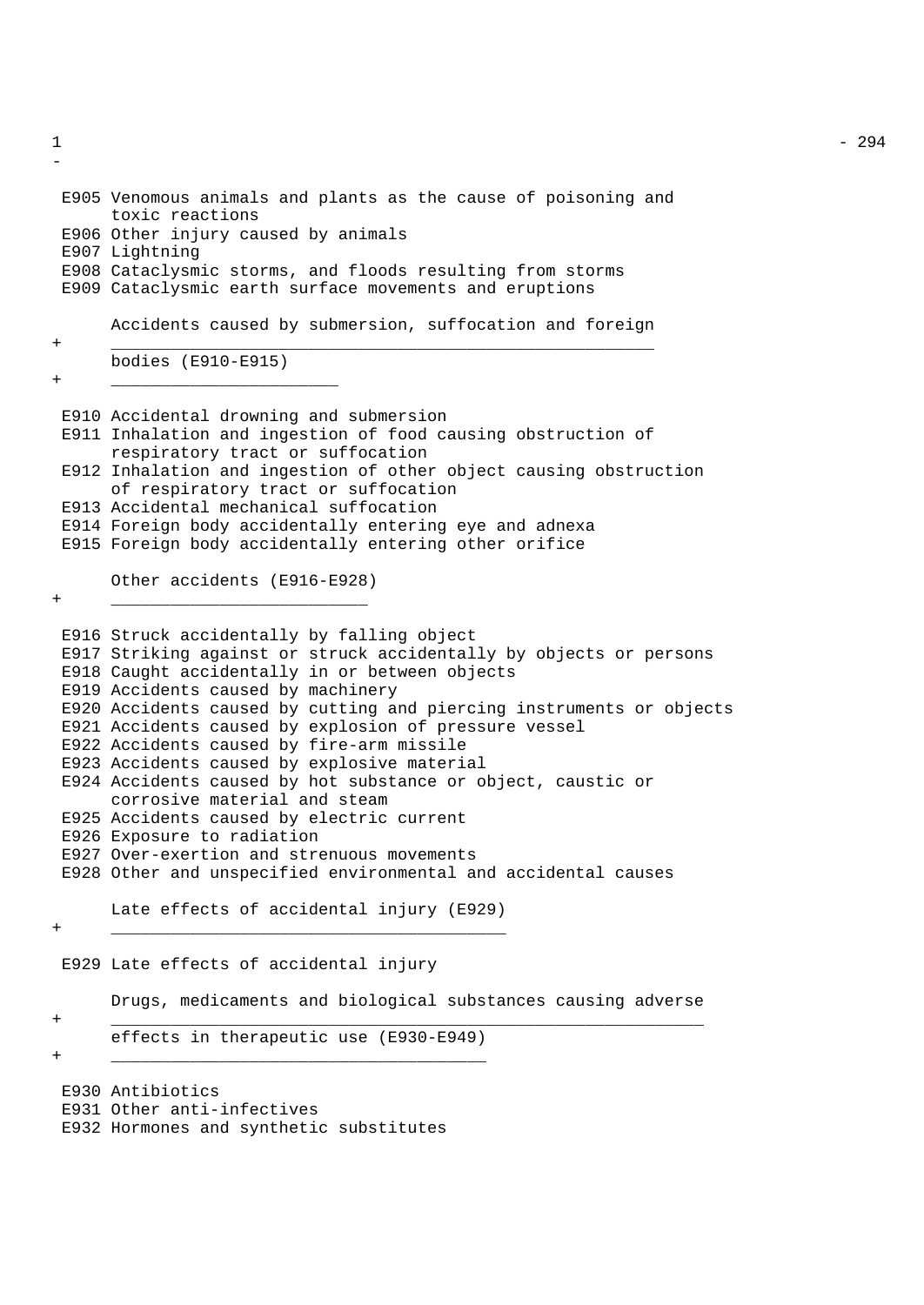```
E933 Primarily systemic agents
E934 Agents primarily affecting blood constituents
E935 Analgesics, antipyretics and antirheumatics
E936 Parkinsonisme mAnticonvulsants and anti-Parkinsonism drugs
E937 Sedatives and hypnotics
E938 Other central nervous system depressants
E939 Psychotropic agents
E940 Central nervous system stimulants
E941 Drugs primarily affecting the autonomic nervous system
E942 Agents primarily affecting the cardiovascular system
E943 Agents primarily affecting the gastro-intestinal system
E944 Water, mineral and uric acid metabolism drugs
E945 Agents primarily acting on the smooth and skeletal muscles
     and respiratory system
E946 Agents primarily affecting skin and mucous membrane, ophthal-
     otorhinolaryngological and dental drugs
E947 Other and unspecified drugs and medicaments
E948 Bacterial vaccines
E949 Other vaccines and biological substances
     Suicide and self-inflicted injury (E950-E959 and E979)
+ _____________________________________________________
E950 Suicide and self-inflicted poisoning by solid or liquid substances
E951 Suicide and self-inflicted poisoning by gases in domestic use
E952 Suicide and self-inflicted poisoning by other gases and
     vapours
E953 Suicide and self-inflicted injury by hanging, strangulation
     and suffocation
E954 Suicide and self-inflicted injury by submersion (drowning)
E955 Suicide and self-inflicted injury by fire-arms and explosives
E956 Suicide and self-inflicted injury by cutting and piercing
     instruments
E957 Suicide and self-inflicted injuries by jumping from high
     place
E958 Suicide and self-inflicted injury by other and unspecified
     means
E959 Late effects of self-inflicted injury
E979 Suicide and self-inflicted poisoning by motor vehicle exhaust
     gas
     Homicide and injuries purposely inflicted by other persons
+ __________________________________________________________
```
(E960-E969) + \_\_\_\_\_\_\_\_\_\_

E960 Fight, brawl, rape E961 Assault by corrosive or caustic substance, except poisoning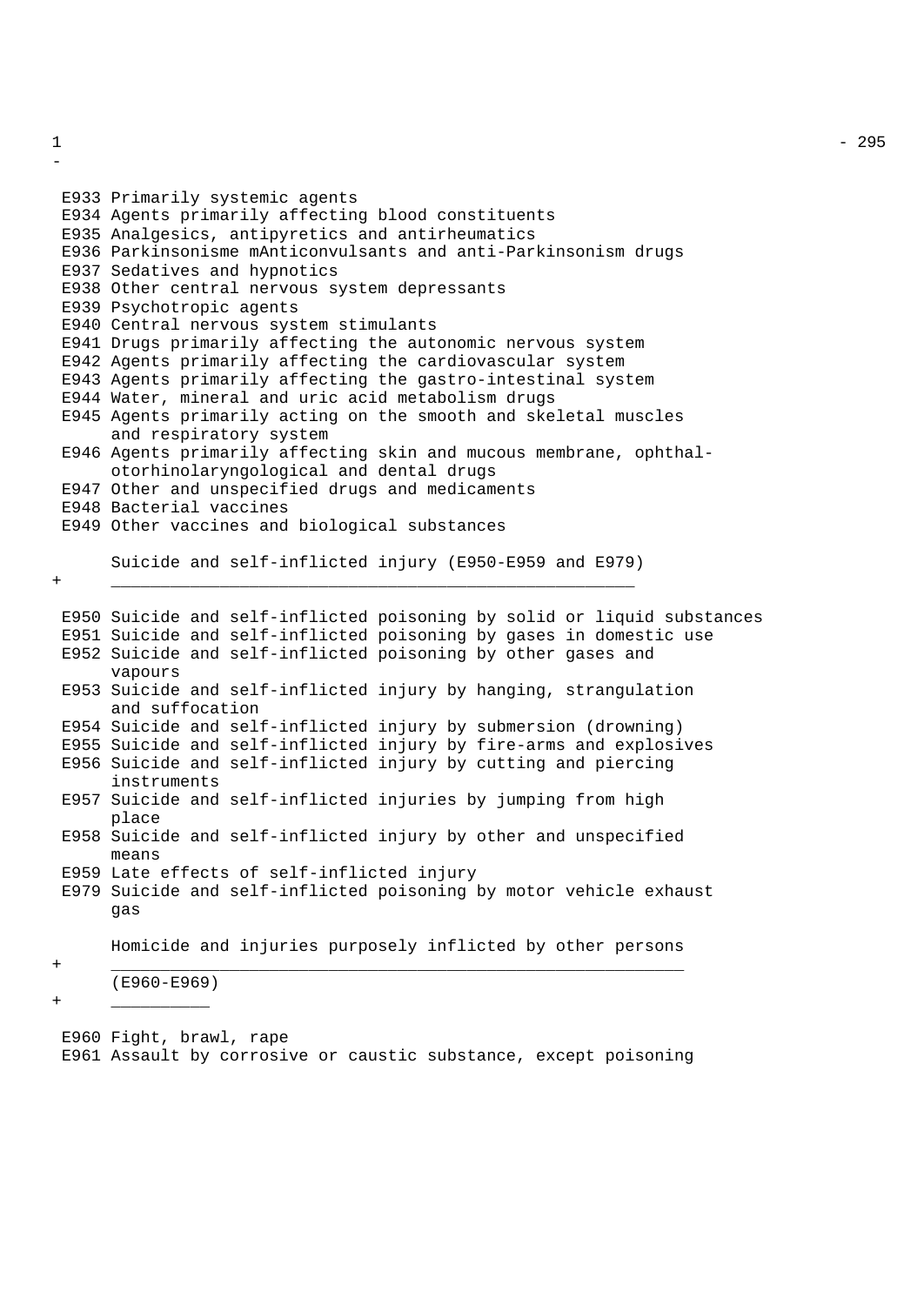```
-
E962 Assault by poisoning
E963 Assault by hanging and strangulation
E964 Assault by submersion (drowning)
E965 Assault by fire-arms and explosives
E966 Assault by cutting and piercing instruments
E967 Child battering and other maltreatment
E968 Assault by other and unspecified means
E969 Late effects of injury purposely inflicted by other person
     Legal intervention (E970-E978)
+ _______________________________
E970 Injury due to legal intervention by fire-arms
E971 Injury due to legal intervention by explosives
E972 Injury due to legal intervention by gas
E973 Injury due to legal intervention by blunt object
E974 Injury due to legal intervention by cutting and piercing
      instruments
E975 Injury due to legal intervention by other specified mean
s
E976 Injury due to legal intervention by unspecified means
E977 Late effects of injuries due to legal intervention
E978 Legal execution
      Injury undetermined whether accidentally or purposely in
flicted
+ _________________________________________________________
_______
     (E980-E989)
+ ___________
E980 Poisoning by solid or liquid substances, undetermined wh
ether
     accidentally or purposely inflicted
E981 Poisoning by gases in domestic use, undetermined whether
      accidentally or purposely inflicted
E982 Poisoning by other gases, undetermined whether accidentally
     or purposely inflicted
E983 Hanging, strangulation or suffocation, undetermined whether
     accidentally or purposely inflicted
E984 Submersion (drowning), undetermined whether accidentally or
      purposely inflicted
E985 Injury by fire-arms and explosives, undetermined whether
      accidentally or purposely inflicted
E986 Injury by cutting and piercing instruments, undetermined
     whether accidentally or purposely inflicted
E987 Falling from high place, undetermined whether accidentally
      or purposely inflicted
E988 Injury by other and unspecified means, undetermined whether
     accidentally or purposely inflicted
E989 Late effects of injury, undetermined whether accidentally or
     purposely inflicted
```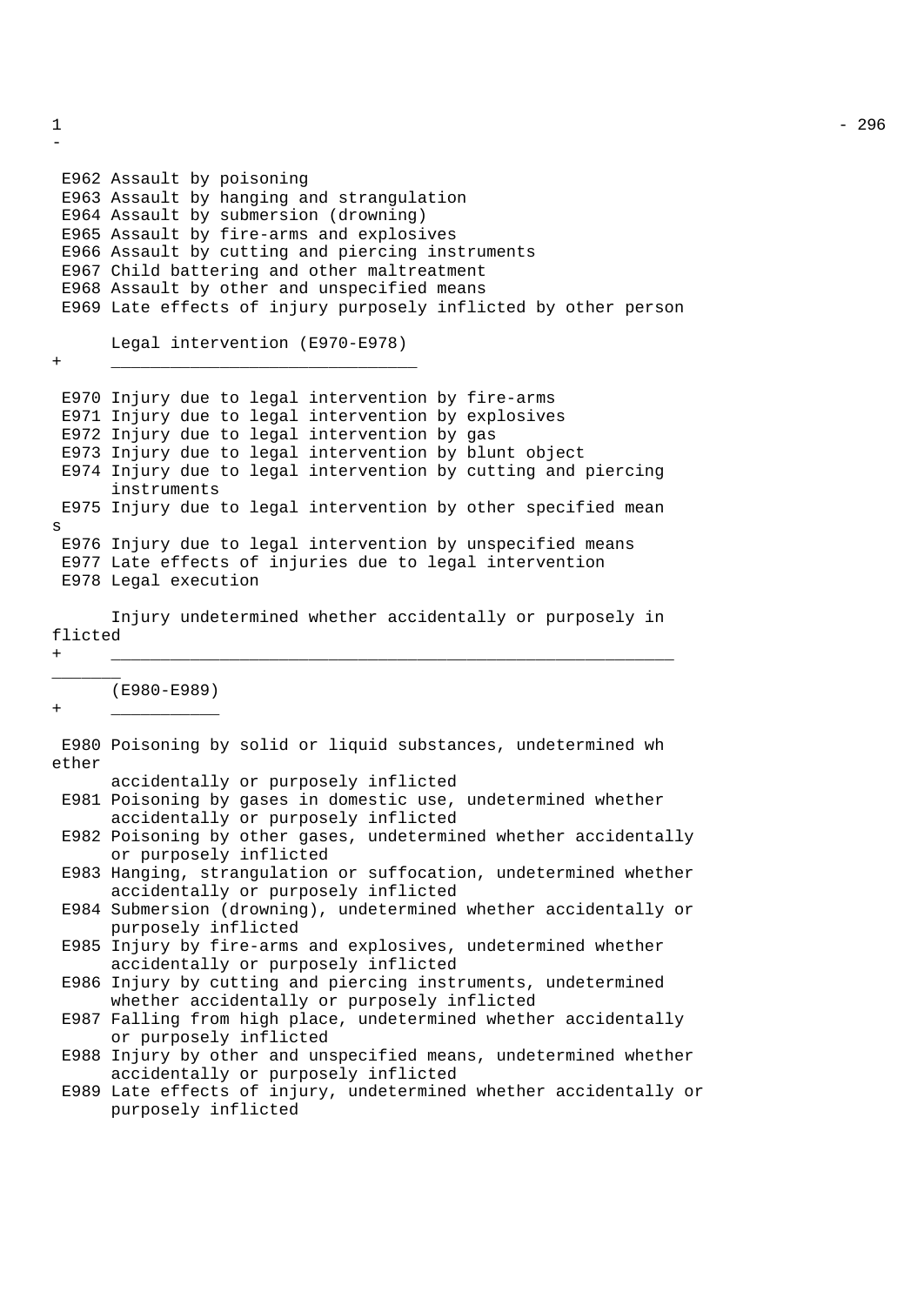```
Injury resulting from terrorism and operations of war
```
+ \_\_\_\_\_\_\_\_\_\_\_\_\_\_\_\_\_\_\_\_\_\_\_\_\_\_\_\_\_\_\_\_\_\_\_\_\_\_\_\_\_\_\_\_\_\_\_\_\_\_\_\_\_

# (E889 and E990-E999)

+ \_\_\_\_\_\_\_\_\_\_\_\_\_\_\_\_\_\_\_\_

E889 Violent death due to terrorism and civil insurrections E990 Injury due to war operations by fire and conflagration E991 Injury due to war operations by bullets and fragments E992 Injury due to war operations by explosion of marine weapons E993 Injury due to war operations by other explosion E994 Injury due to war operations by destruction of aircraft E995 Injury due to war operations by other and unspecified forms of conventional warfare E996 Injury due to war operations by nuclear weapons E997 Injury due to war operations by other forms of unconventional warfare E998 Injury due to war operations but occurring after cessation of hostilities E999 Late effects of injury due to war operations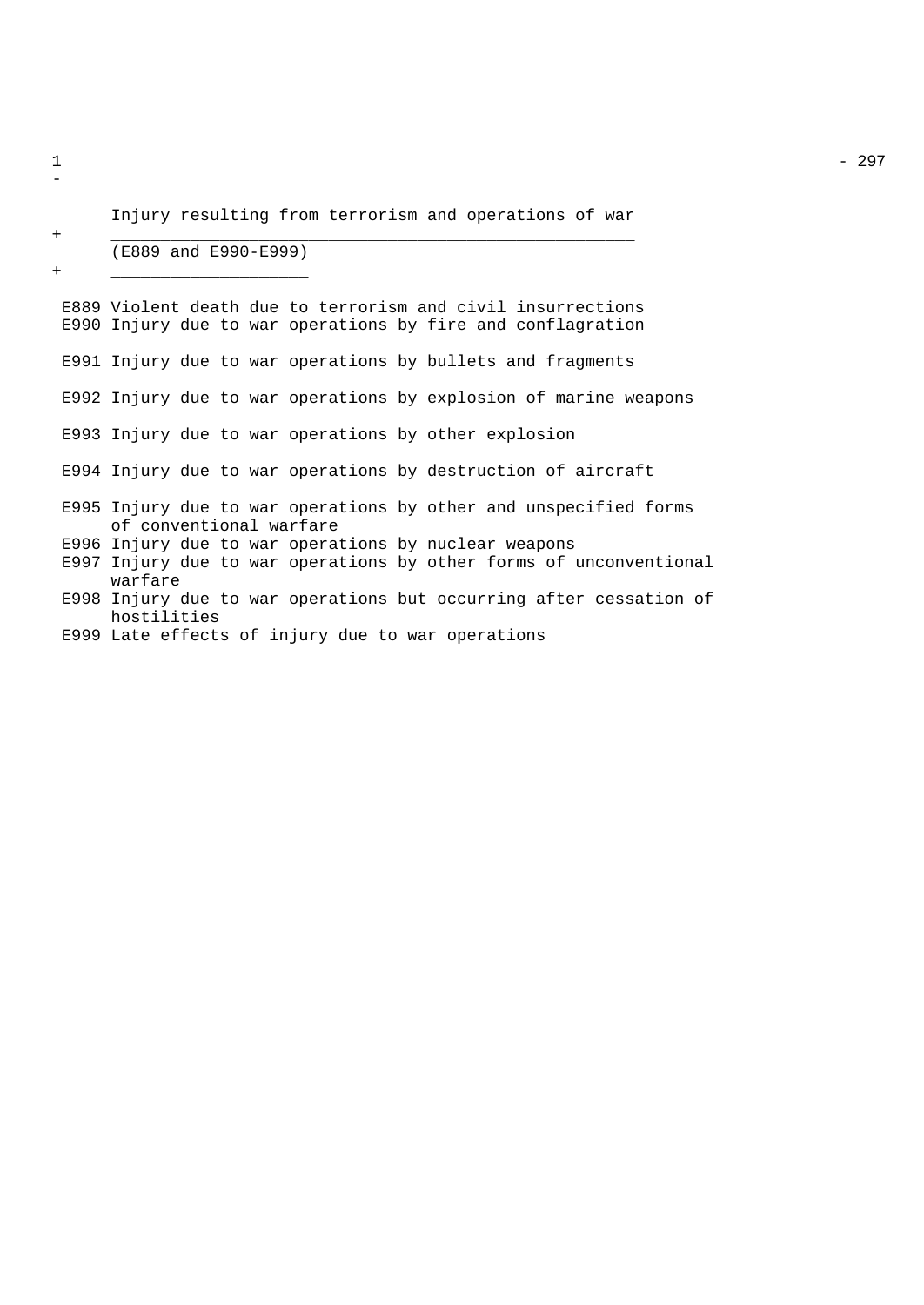## BASIC TABULATION LIST

+ \_\_\_\_\_\_\_\_\_\_\_\_\_\_\_\_\_\_\_\_\_

| 01 | Intestinal infectious diseases                                | $001 - 009$   |
|----|---------------------------------------------------------------|---------------|
| 02 | Tuberculosis                                                  | $010 - 018$   |
| 03 | Other bacterial diseases                                      | $020 - 041$   |
| 04 | Viral diseases                                                | $045 - 079$   |
| 05 | Rickettsioses and other arthropod-borne                       | $080 - 088$   |
|    | diseases                                                      |               |
| 06 | Venereal diseases                                             | $090 - 099$   |
| 07 | Other infectious and parasitic diseases and                   | $100 - 139$   |
|    | late effects                                                  |               |
| 08 | Malignant neoplasm of lip, oral cavity and pharynx            | 140-149       |
| 09 | Malignant neoplasm of digestive organs and<br>peritoneum      | $150 - 159$   |
| 10 | Malignant neoplasm of respiratory and intrathoracic           | $160 - 166$   |
|    | organs                                                        |               |
| 11 | Malignant neoplasm of bone, connective tissue,                | 170-175       |
|    | skin and breast                                               |               |
| 12 | Malignant neoplasm of geni to-urinary organs                  | 179-189       |
| 13 | Malignant neoplasm of other and unspecified sites             | 190-199       |
| 14 | Malignant neoplasm of lymphatic and haematopoietic tissue     | $200 - 208$   |
| 15 | Benign neoplasms                                              | $210 - 229$   |
| 16 | Carcinoma in situ                                             | $230 - 234$   |
| 17 | Other and unspecified neoplasms                               | $235 - 239$   |
| 18 | Endocrine and metabolic diseases, immunity                    | 209,          |
|    | disorders                                                     | $240 - 259$ , |
|    |                                                               | $270 - 279$   |
| 19 | Nutritional deficiencies                                      | $260 - 269$   |
| 20 | Diseases of blood and bloodforming organs                     | 280-289       |
| 21 | Mental disorders                                              | $290 - 319$ , |
|    |                                                               | 327           |
| 22 | Diseases of the nervous system                                | $320 - 359$   |
| 23 | Disorders of the eye and adnexa                               | $360 - 379$   |
| 24 | Diseases of the ear and mastoid process                       | $380 - 389$   |
| 25 | Rumatiekkoors en rRheumatic fever and rheumatic heart disease | $390 - 398$   |
| 26 | Hypertensive disease                                          | $401 - 405$   |
| 27 | Ischaemic heart disease                                       | $410 - 414$   |
| 28 | Diseases of pulmonary circulation and other forms of          | $415 - 429$   |
|    | heart disease                                                 |               |
| 29 | Cerebrovascular disease                                       | 430-438       |
| 30 | Other diseases of the circulatory system                      | $440 - 459$   |
| 31 | Diseases of upper respiratory tract                           | $460 - 465$ , |
|    |                                                               | $470 - 478$   |
| 32 | Other diseases of respiratory system                          | 466,          |
|    |                                                               | $480 - 519$   |
| 33 | Diseases of oral cavity, salivary glands and jaws             | $520 - 529$   |
| 34 | Diseases of other parts of the digestive system               | $530 - 579$ , |
|    |                                                               | 609           |
| 35 | Diseases of urinary system                                    | 580-599       |
| 36 | Diseases of male genital organs                               | $600 - 608$   |
| 37 | Disorders of breast                                           | 610-611       |
|    |                                                               |               |